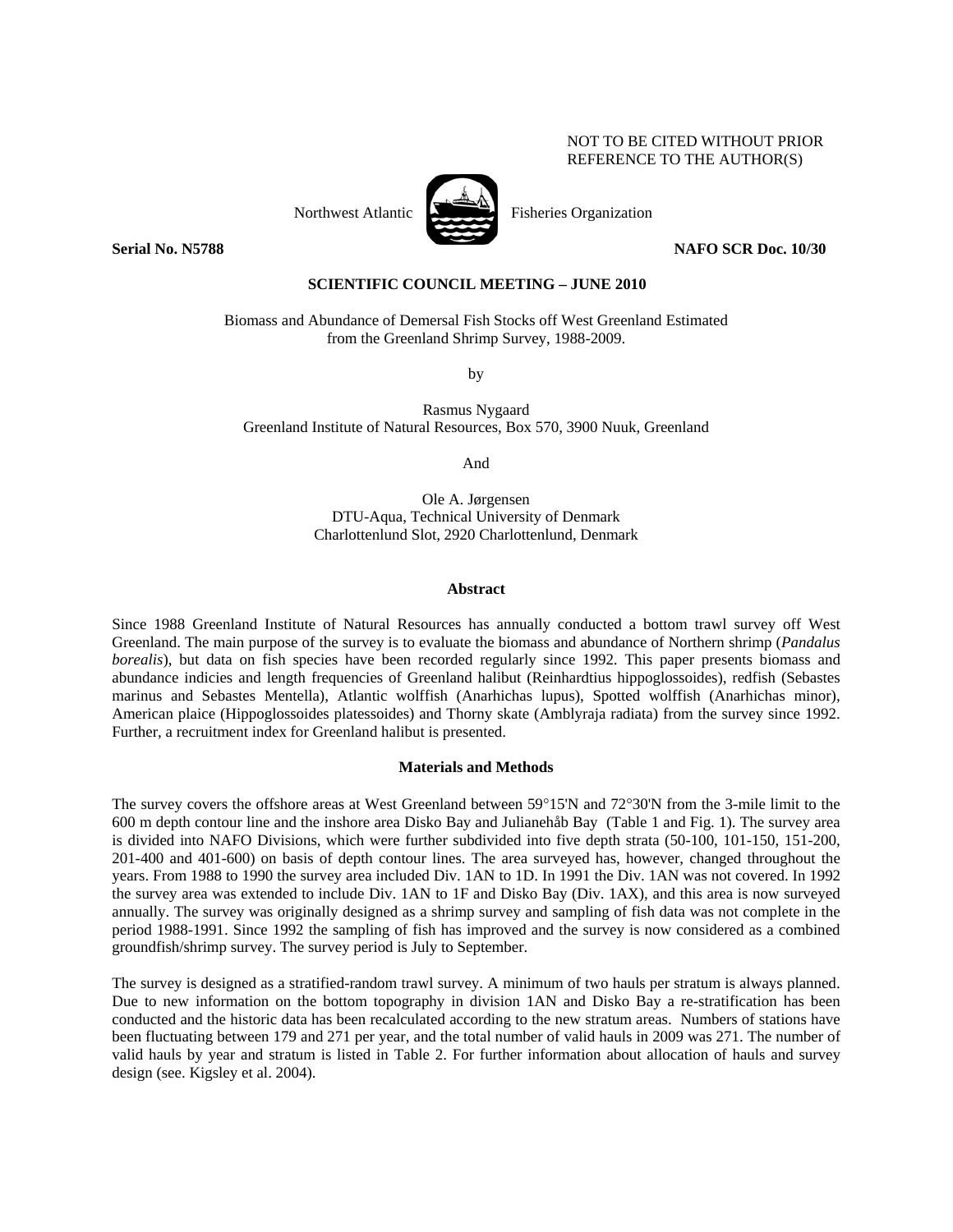The survey has been conducted with trawlers of the same size throughout the years. Since 1991 the 722 GRT stern trawler M/Tr 'Pâmiut' has been used. Until 2004, a Skjervoy 3000/20 trawl with steel bobbin gear and double bag was used. The mesh size in the codend was 40 mm from 1988 to 1992. From 1993 the mesh size in the codend has been 20 mm. The changes of mesh size did not influence the catchability of fish except for redfish. Abundance estimates for redfish before 1993 are therefore adjusted in according to Bech 1994. In 2005 the Skjervoy trawl was replaced with a Cosmos trawl (Wieland and Bergström, 2005). Calibration experiments with the two trawls were conducted in 2004 and 2005 (Rosing and Wieland, 2005), but the calibration factors for the different fish species still need to be finally evaluated. To allow comparison of abundance and biomass throughout the time series, the 2005, to 2009 catches were divided by preliminary conversion factors to adjust the Cosmos trawl catches to the former Skjervoy trawl standard. The preliminary conversion factors were derived as described by Rosing and Wieland (2005) and are given in Table 3.To compensate for the smaller average swept area fished by the old Skjervoy trawl, the 2005 to 2009 results were multiplied by 1.1516, (s.e 0.0097). From 1988 through 2003 the trawl doors were of the type *Greenland Perfect*, measuring 9.25 m² and weighing 2 420 kg. They were replaced in 2004 by Injector International 7.5 m² trawl doors with a weight of 2 800 kg to facilitate the change of survey trawl in 2005.

The standard trawling time has been changed through the years. In1988 to 1997 it was 60 min and thereafter stepwise shortened to a mixture of 30 and 15 min tows. Finally in 2005, standard tow duration was set to 15 minutes at all stations since the reduced tow duration gave no difference for Northern Shrimp and Greenland halibut (Wieland and Storr-Paulsen 2006). Towing speed has been about 2.5 knots throughout the years. The trawling operations are performed during daytime only. A more detailed description of the survey and its history is given by Bergstrøm (2007).

After each haul the catch was sorted by species or lowest taxonomic level and weighed to 0.1 kg and the number recorded. Fish was measured as total length to 1 cm below. Due to difficulties in identification of species all redfish were classified as *Sebastes sp.*

Stratified abundance and biomass estimates were calculated from catch-per-tow data using the stratum areas as weighting factor (Cochran, 1977). The coefficient of catchability was set at 1.0, implying that estimates are merely indices of abundance and biomass. Confidence intervals (CI) were set at the 95% level of significance of the stratified mean. In recent years the principles for the allocation of trawl hauls in the survey has been changed in order to reduce the variance in the estimate of abundance and biomass of shrimp. In order to reduce the effect of this, the estimation of CPUE (recruitment of year one Greenland halibut), has been recalculated including only hauls>300 m in the calculations.

The recruitment index is calculated for the off shore nursery area in Div. 1AS-1B and inshore Disko Bay, respectively. Catches are standardized as catch in number per hour as described in Bech (1995). Separation of ages is based on the Petersen method. Data are plotted by year classes to visualize the relative year class strength and development in relative abundance.

The available age and maturity data on American place, Atlantic and Spotted wolffish and Thorny skate were considered to be insufficient for a reliable calculation of spawning biomasses as recommended by STACFIS in 2001.

#### **Results**

#### Greenland halibut (*Reinhardtius hippoglossoides*).

Greenland halibut was found in all divisions, but was most common in division 1AN-1BN and in the Disko Bay. In 2009 the abundance and biomass was estimated to 347 million individuals and 26 324 tons, respectively (Table 4 and 5). Distribution of survey catches in number pr.  $km^2$  and kg pr.  $km^2$  are shown in Fig. 1 and Fig. 2. The abundance and biomass has fluctuated between 260-420 mill individuals and 13000-31000 tons during 1992-2000 (except in 1996). In 1996 the abundance increased to 512 mill. individuals, which is the largest figure in that time range. Since 2000 the abundance and especially the biomass has increased with a record high abundance in 2003 and biomass in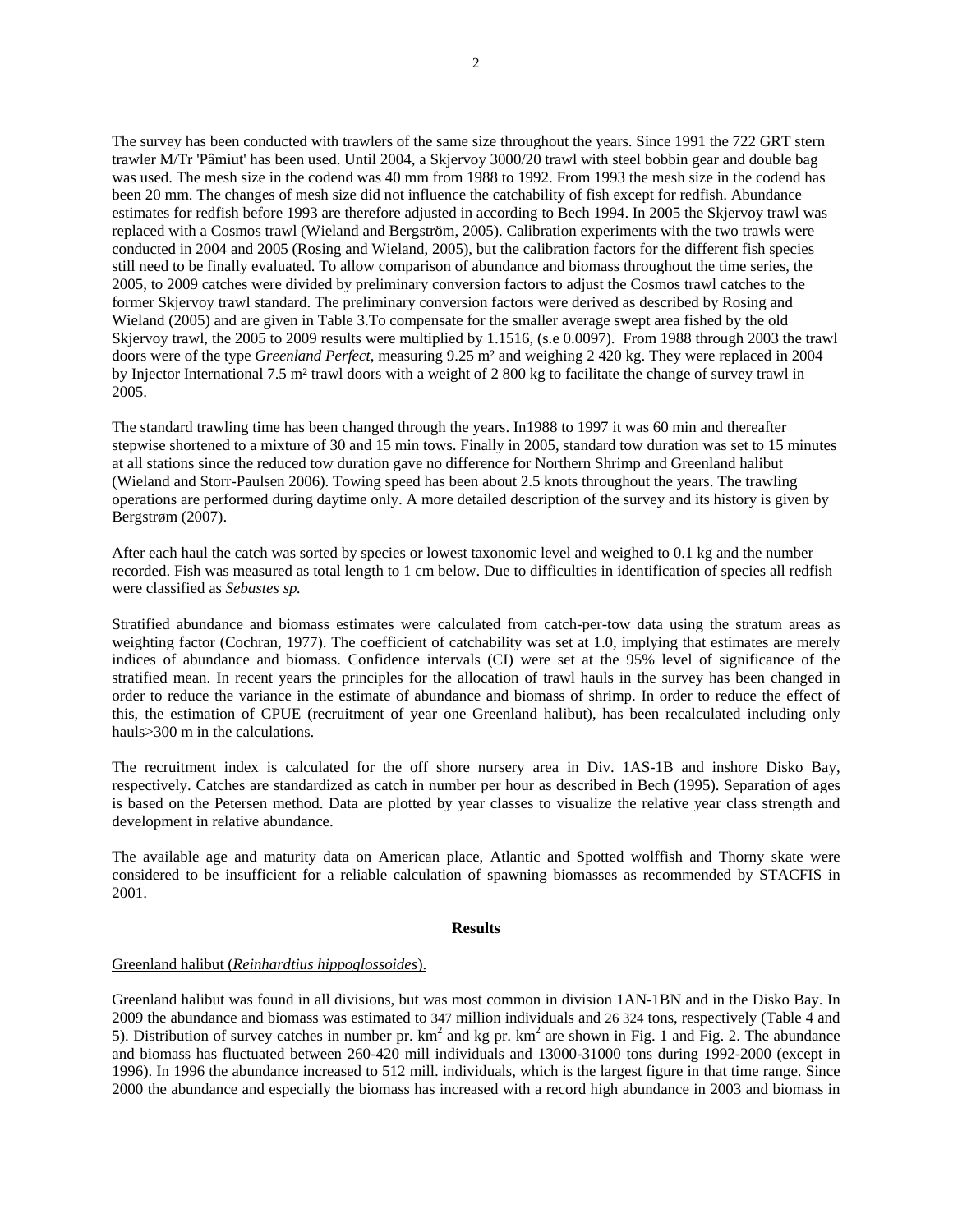2004, indicating twice as high biomass in 2004 compared to 2003. However since 2005 the abundance and biomass have decreased again (Fig. 3 and 4). The length distribution ranged between 7 and 99 cm, with the majority of the fish below 35 cm and a clear mode around 14 cm (Fig. 5).

The off shore recruitment index declined since the relatively large 1991 year-class, but the recruitment has been above the level in the 1980'ies. The recruitment increased again with the 1995-year class, which was the largest on record. The 1996 year-class seemed to be small but the recruitment has increased gradually until the 2000 year-class. Since then the recruitment has been around average. The recruitment of the 2008 year-class was estimate as 420 ageone per hour, which is at the same level as the 2007 year class (412) but somewhat below the average for the time series (551 (Fig 6).

In Disko Bay, the recruitment has generally been good in the past, although the recruitment of year classes 2002-2005 has been gradually decreasing. The recruitment increased again in 2007 to 1534.9 age-one per hour and the 2006 year class is the third largest on record. The 2007 year-class was estimated as 290 age-one, only, which is the lowest value observed since 1993. The 2008 year class was estimated as 360 no per hour which is the second lowest seen since 1996 (Fig 7).

Generally there is a steep decline between CPUE at age 1 and age 2 and 3+ which also was observed in the 2009 survey.

In order to get better information about age groups 2-5 (app. 20-42cm), and hence better information about the recruitment to the fishery, a number of fixed stations (8-11) at depths > 600 m in Div. 1AB have been fished annually since 2006. In 2009 in total 1607 Greenland halibut were caught at 11 stations with depths between 677 and 948 m. The length ranged between 11 and 76 cm with a dominance of fish between 21 and 45 cm.

This corresponds roughly to the ages 3-5, the ages which generally speaking are missing in the shrimp survey and the survey for Greenland halibut in Div. 1CD. The catches are standardized to mean number at length per km<sup>2</sup> swept. Ages are estimated using an age-length key from 1CD. The 2008 age distribution is estimated by the 2009 key. The ages 3-5 are well represented in the catches in all years but the age distribution shows no clear trends in recruitment and it is hard to follow cohorts. Further, the catch ability seems to have increased in the 2009 survey (Fig. 8).

Fishing takes place at night time.

## Redfish (*Sebastes sp.*).

Redfish was found in all the survey area, but was most common in division 1BN and 1C. Table 6 and 7 lists abundance and biomass indices by stratum. The abundance and biomass estimated during the years 1992-1996 have fluctuated without a clear trend between 0.08-2.4 billion individuals and 7700-38 000 tons. From 1997–2000 the biomass and abundance decreased to 165 million individuals and 12000 tons. This historic low was followed by an increase in biomass as well as abundance until 2003. However, since then both biomass and abundance have decreased (Table 6 and 7). In 2009 the abundance and biomass was estimated to 83.7 million individuals and 7721 tons which is the lowest values seen throughout the time series. Distribution of survey catches in kg pr.  $km<sup>2</sup>$  and number pr.  $km^2$  are shown in Fig. 9 and Fig. 10.

During the years catches have comprised almost exclusively of individuals smaller than 20 cm. Annual growth increments of 4 cm were indicated by repeatedly pronounced peaks in length compositions at 7-8 cm and 12 cm probably corresponding to age 1 and 2 (Nedreaas, 1990). Figure 11, shows the abundance estimate as a function of the length distribution. There is a low consistency in year class strength indicating a high mortality. The resent survey estimates revealed only small peaks at 7-8 cm and 10-14 cm, leaving no sign of prominent future recruitment.

## American plaice (*Hippoglossoides platessoides*).

American plaice is mainly found in division 1B-1D. In 2009 the biomass and abundance was estimated to 40 million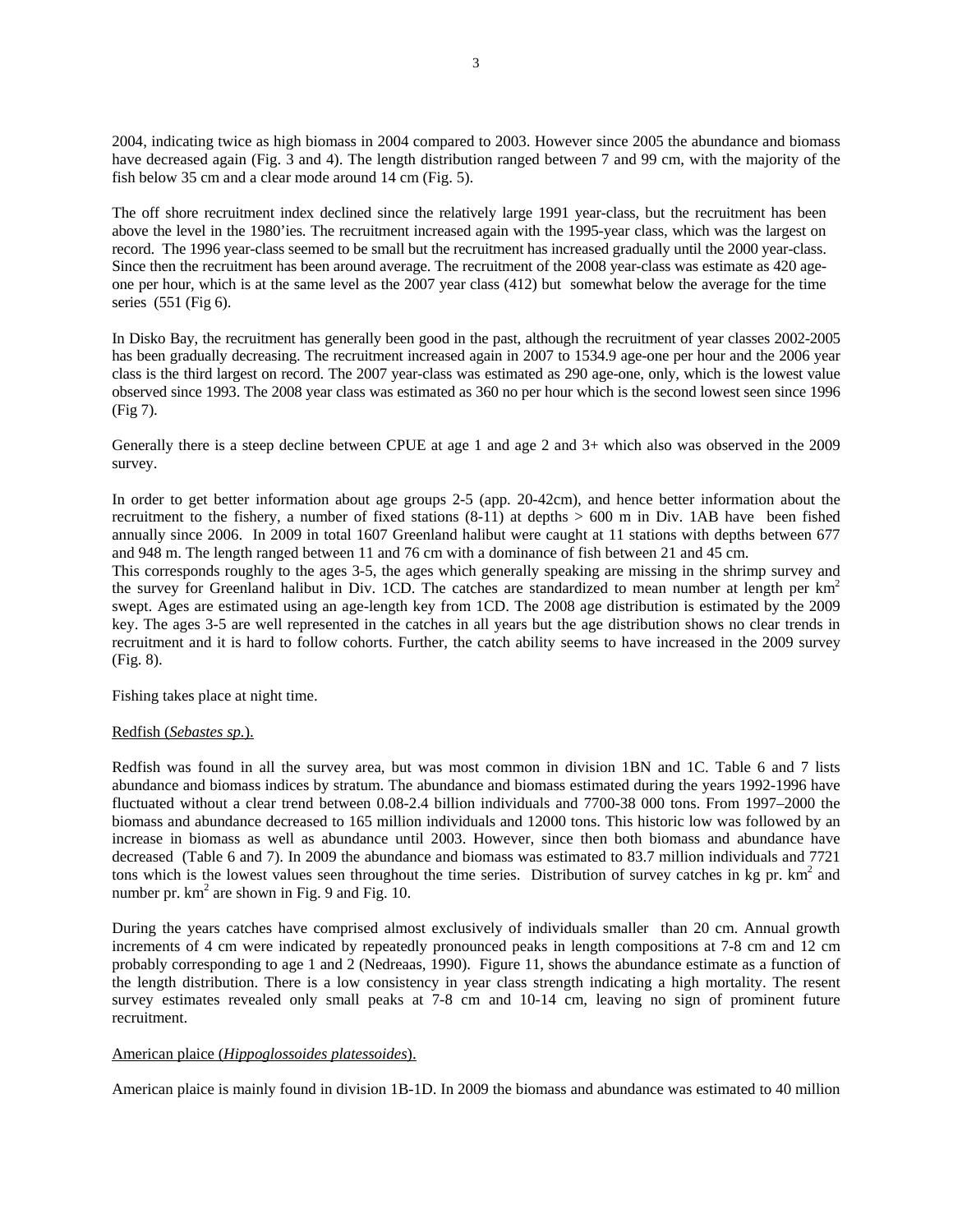individuals and 2370 tons (Table 8 and 9). The abundance and biomass estimates for American plaice has varied between 10 and 72 million individuals and 700 and 5100 tons. In 2009 the length ranged between 5 and 41 cm (Fig. 12).

### Atlantic wolffish (*Anarhichas lupus)*

Atlantic wolffish has in the past mainly been caught south of 68°00'N, but in 2003 and 2004 high abundances were found in 1BN (Table 10 and 11). In 2005 the highest abundance was however found in 1C and in 2006 in 1F. In 2004 the abundance and biomass was estimated to 4.4 million individuals and 600 tons. 2005 has the highest estimate in the time series for both abundance and biomass. In 2009 the biomass and abundance was estimated to 2.0 million individuals and 873 tons respectively. In 2009 the length ranged between 5 and 110 cm (Fig. 13). The analysis of the length distribution reveals the dominance of small fish < 35cm. However, during 2004 - 2009 the proportion of larger fish has increased.

#### Spotted wolffish (*Anarhichas minor*)

Spotted wolffish is distributed in all survey areas. In 2009 the biomass and abundance was estimated to 1.1 million individuals and 1365 tons (Tables 12 and 13). The abundance and biomass has varied through the time series but has generally been increasing since the survey start. Only in the last five years enough spotted wolffish were caught in the survey to reveal meaningful length distributions. In 2009 the length ranged from 10-121 cm. (Fig. 14). All sizes are represented and only a weak mode at 13 cm can be identified.

#### Thorny skate *(Amblyraja radiata*)

The abundance and biomass of Thorny skate have during the years been fluctuating without any significant trend between 4.2-17 million individuals and 900-4500 tons, with a historic high in 2003. In 2009 the abundance and the biomass was estimated to 1219 tons and 4.7 million individuals, an increase compared to the historic low estimate of 2008 (Table 14 and 15).

## Cod (*Gadus morhua*)

The Cod data is currently under revision. For data on cod see the ICES Report of the North-Western Working Group (Anon., 2010)

#### **Discussion**

Acording to a number of investigations the fishable part of all ground fish stocks off West Greenland has been severely depleted during the last decade (Rätz, 1998a, Rätz, 1998b; Ogawa *et al*. 1994; Yokawa *et al*., 1995). The low biomass and abundance of Redfish, American plaice, wolffishes and starry skate presented in this paper supports this general picture. However, the relatively short time series and the high variability on estimates call for some reservation.

The survey was originally designed as a shrimp survey. Between 1988 and 1991 the survey did not cover the same area and the fish data are incomplete. Direct comparison was hence only possible for the 1992-2004 period, bearing in mind that a new trawl was used to obtain the 2005 to 2009 results. The main purpose of the survey is to evaluate the biomass of northern shrimp and the effort is concentrated in areas and depths where the commercial shrimp trawling is taking place, especially on the northern slopes of the bank Store Hellefiskebanke (67°50N 55°00W) and in the inshore area Disko Bay. As Store Hellefiskebanke and Disko Bay are important nursery areas for Greenland halibut and redfish, as well as other important species (Smidt, 1969; Tåning, 1949) it is likely, that the abundance and biomasses estimates of the survey reflects the juvenile stock situation of these species.

An extensive shrimp fishery on traditional fishing grounds is suspected to have had a negative effect on the survival rates of recruits during the years. In order to reduce the by-catch in the shrimp fishery Greenland in the autumn 2002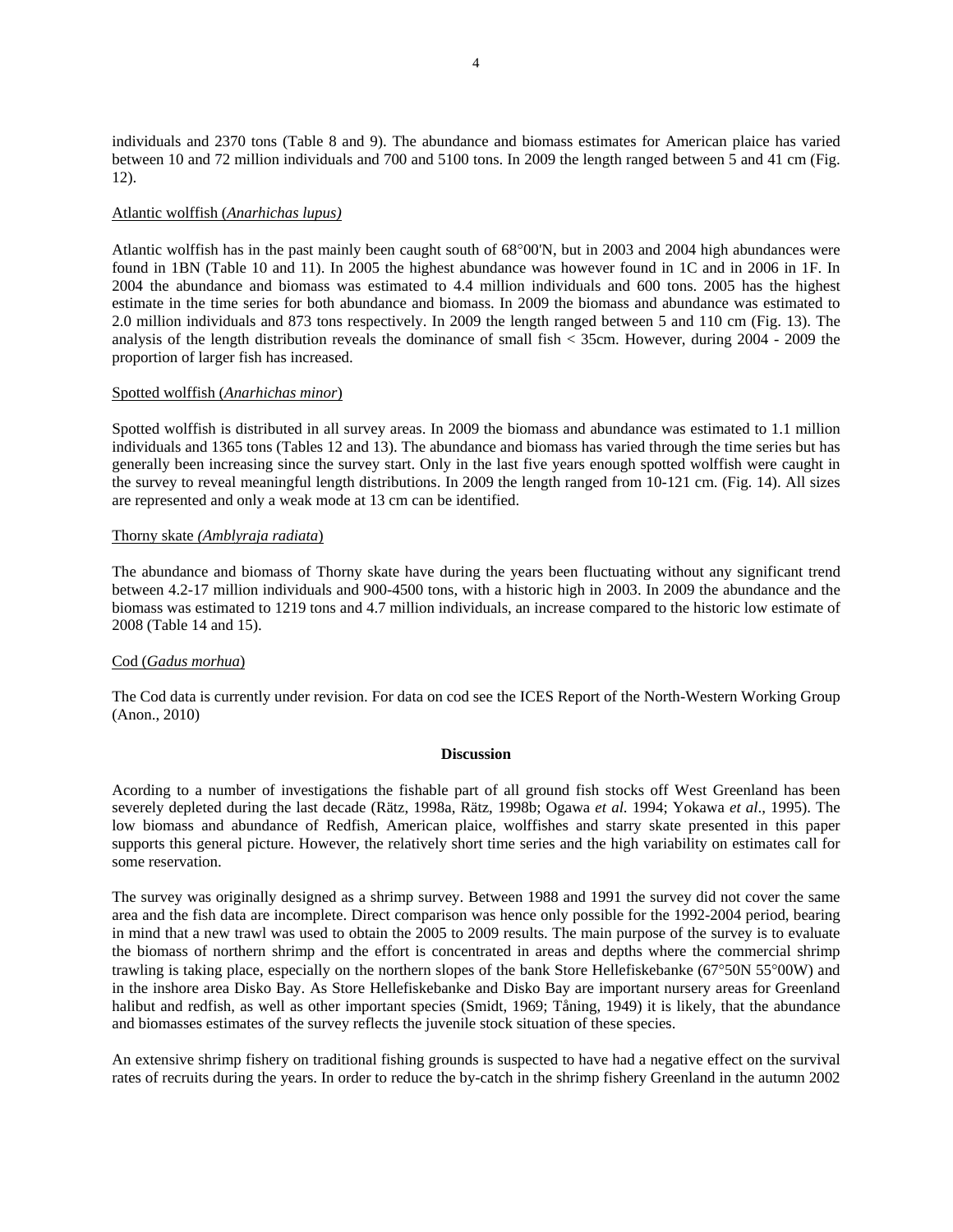fully implemented the use mandatory of sorting grids with bars spaced 22 mm into the full geographic range of the Greenland shrimp fishery. Results of experimental fishing with 22mm sorting grids, shows a nearly complete protection to finfish larger than about 20 cm, but poor protection of the smallest fish (Engelstoft *et al*., 2000). Studies conducted in 2006 to 2007 have confirmed this as the level of discard of fish in the shrimp fishery were 2.2% of the shrimp catch and must be considered low (Sünksen 2007). However, in areas 1B to 1E, the larger fraction of this by-catch was composed by small redfish between 6 and 13 cm (~0.6 % of the shrimp catch). Although some recovery potential was observed for redfish and wolffishes in 2003, the effect of the sorting grids initiative remains to be observed, as both abundance and biomass of the species described in this paper, have decreased or remained at low levels since then.

#### **References**

Anon., 2009. Report of the North-Western Working Group (NWWG). *ICES CM 2009.*

- Bech, G. 1994. Biomass and Abundance of Greenland halibut (*Reinhardtius hippoglossoides*) and redfish (*Sebastes* sp.) from a bottom Trawl Survey in NAFO Subarea 1 in 1993. NAFO SCR Doc. 94/9, Serial No. N2367, 12p
- Bergstrøm, B. 2007. Results of the Greenland Bottom Trawl Survey for Northern shrimp (*Pandalus borealis*) off West Greenland (NAFO Sub area 1 and Division 0A), 1988-2007. NAFO SCR Doc. 07/71, Serial No. N5457, 44p
- Cochran, W. G. 1977: Sampling Techniques, Third edtion, Wiley & Sons.
- Engelstoft, J. J, Isaksen, B., Larsen, R. B., Rosing, M., Zachariassen, K 2001. Studies of technical methods for secure shrimp fishery in the Redfish Box, East Greenland. Project Report for the Nordic Strategy for the Environment and Fisheries.
- Kingsley, M.C.S., P. Kanneworff and D.M. Carlsson. 2004. Buffered random sampling: a sequential inhibited spatial point process applied to sampling in trawl survey for northern shrimp *Pandalus borealis* in West Greenland waters. ICES J. Mar. Sci. 61:12-24.
- Nedreaas, K. 1980: Age determination of Northeast Atlantic Sebastes species. J. Cons. int.Mer. 47: 47: 208-230.
- Ogawa, M., K. Yokawa and O. Jørgensen 1994. Results of a Stratified Random Trawl Survey off West Greenland in 1993. NAFO SCR Doc. 94/31, Ser. No N2399:1-12.
- Rosing, M.& K. Wieland (2005): Preliminary results from shrimp trawl calibration experiments off West Greenland (2004, 2005) with notes on encountered design/analyses problems. NAFO SCR Doc. 05/92.
- Rätz, H.J., 1998a: Structures and Changes of the Demersal Fish Assemblage off Greenland and Trends in Near Bottom Temperature, 1982-97. NAFO SCR Doc. 98/21, Ser. No. N3005
- Rätz, H.J., 1998b: Assesment of Other Finfish in NAFO Subarea 1. NAFO SCR Doc. 98/45 Serial No. N3036
- Smidt, E.L.B., 1969: The Greenland Halibut *Reinhardtius hippoglossoides* (Walb.), Biology and Exploitation in the Greenland Waters. Meddelelser fra Danmarks Fiskeri- og Havundersøgelser, N.S.,6: 79-148.
- Stein, M., 2004: Climatic condition around Greenland 2003. NAFO SCR Doc.04/03 Serial No. N4943
- Sünksen, K. 2007: Discarded by-catch in shrimp fisheries in Greenlandic offshore waters 2006-2007. NAFO SCR Doc. 07/88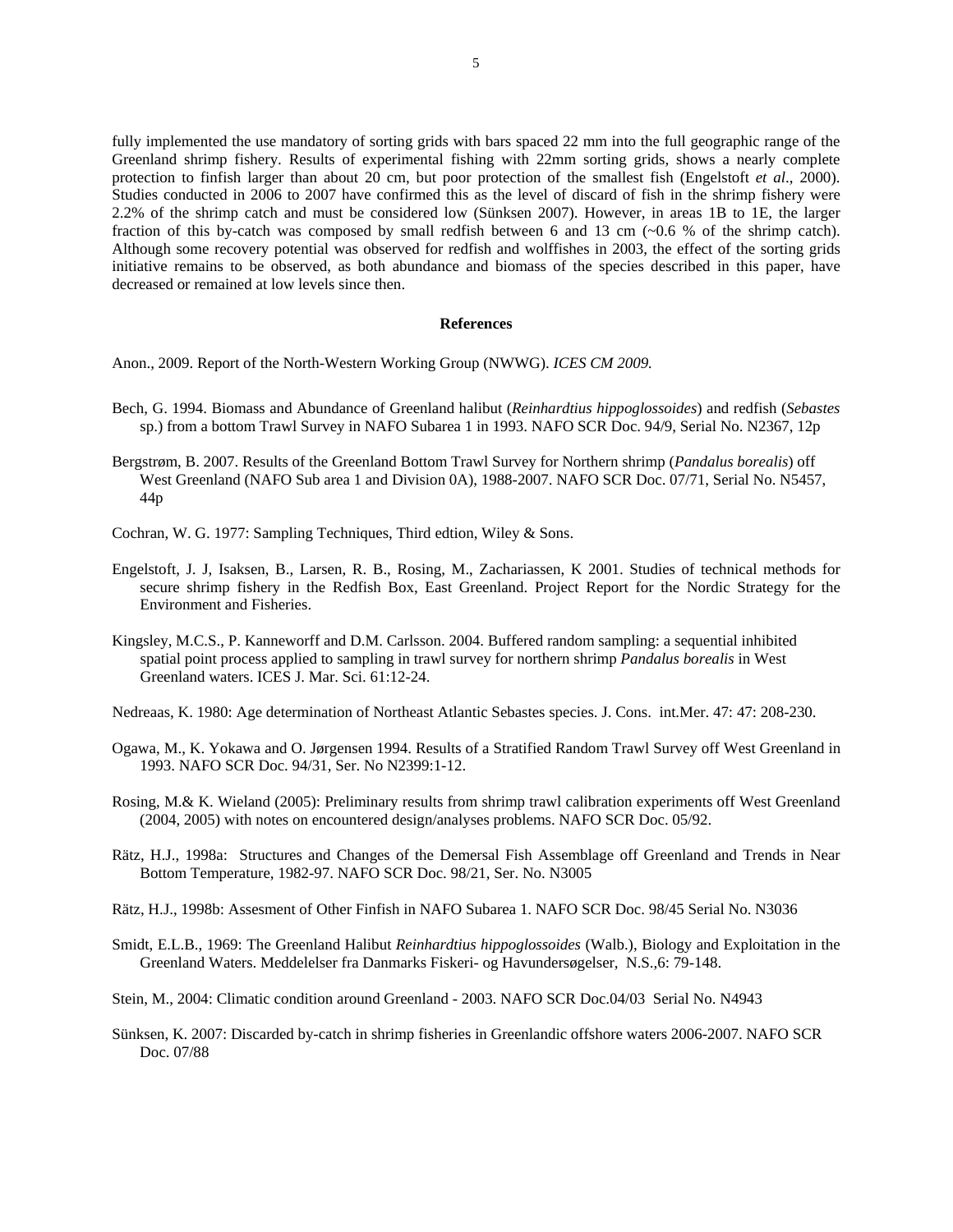- Tåning, Å.V., 1949. On the breeding places and abundance of the redfish (*Sebastes*) in the North Atlantic. *Ibid*. Journ. Cons. Vol.16 No.1: 85-96.
- Wieland, K. & B. Bergström (2005): Results of the Greenland bottom trawl survey for northern shrimp (*Pandalus borealis*) off West Greenland (NAFO Subarea 1 and Division 0A), 1988-2005. NAFO SCR Doc. 05/74.
- Wieland, K.,& M. Storr-Paulsen, 2006: Effect of tow duration on catch rates and mean length of Northern shrimp (*Pandalus borealis*) and Greenland halibut (*Reinhardtius hippoglossoides*) in the West Greenland Bottom Trawl Survey. *Fish. Res.* **78**: 276-285.
- Yokawa, K., H. Shimizu, O. Jørgensen and H. Yamada 1995. Results of a statified random bottom trawl survey off West Greenland in 1994. NAFO SCR Doc. 95/23, Ser. No. N2531:1-12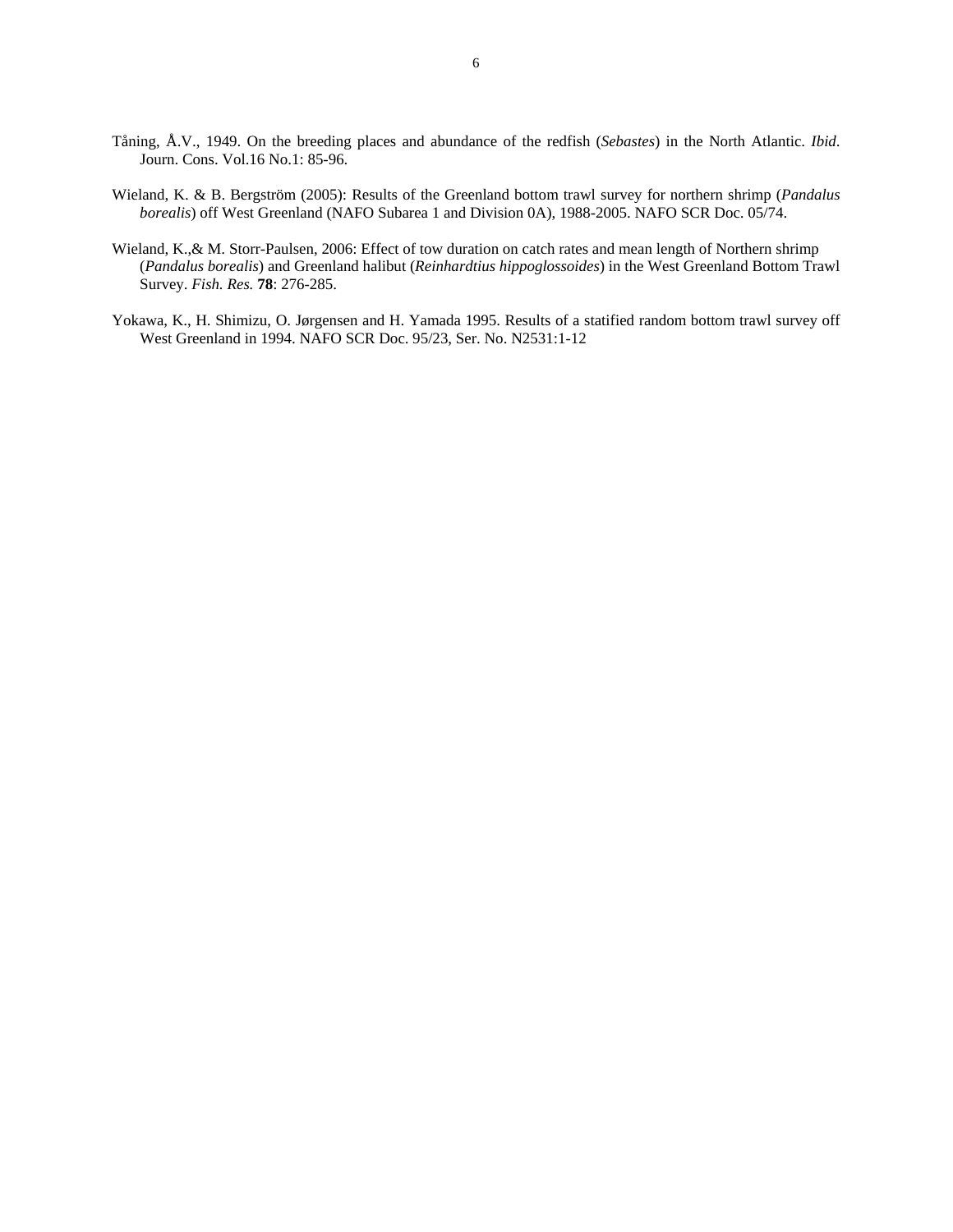Table 1. Specification of strata. 1AX=Disko Bay.

| Stratum                  |                             |                   |            |                  | depth   | area      |
|--------------------------|-----------------------------|-------------------|------------|------------------|---------|-----------|
|                          | south                       | north             | east       | west             | (m)     | (km2)     |
| 1AN                      | 70°37.5'N                   | 72°30<br>'N       | 54°15'W    | 60°30'W          | 50-99   | 325.8     |
| $\overline{\phantom{a}}$ |                             |                   |            |                  | 100-149 | 601.4     |
| $\overline{a}$           |                             |                   |            |                  | 150-199 | 1951.9    |
| $\overline{a}$           |                             |                   |            |                  | 200-399 | 19228.8   |
|                          |                             |                   |            |                  | 400-599 | 9255.6    |
| 1AS                      | 68°50<br>'N                 | 70°37.5'N 54°15'W |            | 60°30'W          | 50-99   | 1793.7    |
|                          |                             |                   |            |                  | 100-149 | 3431.6    |
|                          |                             |                   |            |                  | 150-199 | 7187.5    |
|                          |                             |                   |            |                  | 200-399 | 16165.6   |
|                          |                             |                   |            |                  | 400-599 | 6177.5    |
| 1AX                      | 68°50'N                     | 70°37.5'N 51°00'W |            | 54°15'W          | 50-99   | 603.5     |
|                          |                             |                   |            |                  | 100-149 | 1177.9    |
|                          |                             |                   |            |                  | 150-199 | 1185.4    |
|                          |                             |                   |            |                  | 200-399 | 6671.4    |
|                          |                             |                   |            |                  | 400-599 | 3436.7    |
| 1BN                      | $67^{\circ}00$<br>'N        | 68°50             | 'N 50°00'W | 59°45'W          | 50-99   | 5602      |
|                          |                             |                   |            |                  | 100-149 | 3333.2    |
|                          |                             |                   |            |                  | 150-199 | 2815.5    |
| $\overline{\phantom{a}}$ |                             |                   |            |                  | 200-399 | 16935.6   |
|                          |                             |                   |            |                  | 400-599 | 3523.7    |
| 1BS                      | $66^{\circ}15$ 'N           | $67^{\circ}00$ 'N | 54°00'W    | 57°00'W          | 50-99   | 2034.7    |
|                          |                             |                   |            |                  | 100-149 | 1543.6    |
|                          |                             |                   |            |                  | 150-199 | 2879.8    |
|                          |                             |                   |            |                  | 200-399 | 1424      |
| $\overline{a}$           |                             |                   |            |                  | 400-599 | 1257.3    |
| 1 <sup>C</sup>           | $64^{\circ}15$ 'N           | 66°15 'N          | 52°30'W    | 57°00'W          | 50-99   | 4196.1    |
|                          |                             |                   |            |                  | 100-149 | 8035.1    |
|                          |                             |                   |            |                  | 150-199 | 3592.7    |
| $\overline{a}$           |                             |                   |            |                  | 200-399 | 4735.2    |
|                          |                             |                   |            |                  | 400-599 | 3452.9    |
| 1D                       | 62°30 'N                    | 64°15 'N          | 50°30'W    | 54°00'W          | 50-99   | 3137.3    |
|                          |                             |                   |            |                  | 100-149 | 1810.5    |
|                          |                             |                   |            |                  | 150-199 | 1062.2    |
|                          |                             |                   |            |                  | 200-399 | 3463.1    |
|                          |                             |                   |            |                  | 400-599 | 1081.9    |
| 1E                       | $60^{\circ}45$ 'N           | $62^{\circ}30$ 'N | 48°30'W    | 52°00'W          | 50-99   | 719       |
|                          |                             |                   |            |                  | 100-149 | 2435.5    |
|                          |                             |                   |            |                  | 150-199 | 2258.6    |
|                          |                             |                   |            |                  | 200-399 | 2187.6    |
|                          |                             |                   |            |                  | 400-599 | 647.6     |
| 1F                       | 59°15'N                     | $60^{\circ}45$ 'N | 44°30'W    | $49^{\circ}15'W$ | 50-99   | 1244.6    |
|                          |                             |                   |            |                  | 100-149 | 4747.8    |
|                          |                             |                   |            |                  | 150-199 | 2605      |
|                          |                             |                   |            |                  | 200-399 | 2719.7    |
|                          |                             |                   |            |                  | 400-599 | 1312.5    |
|                          | <b>Total West Greenland</b> |                   |            |                  | 50-600  | 1517306.7 |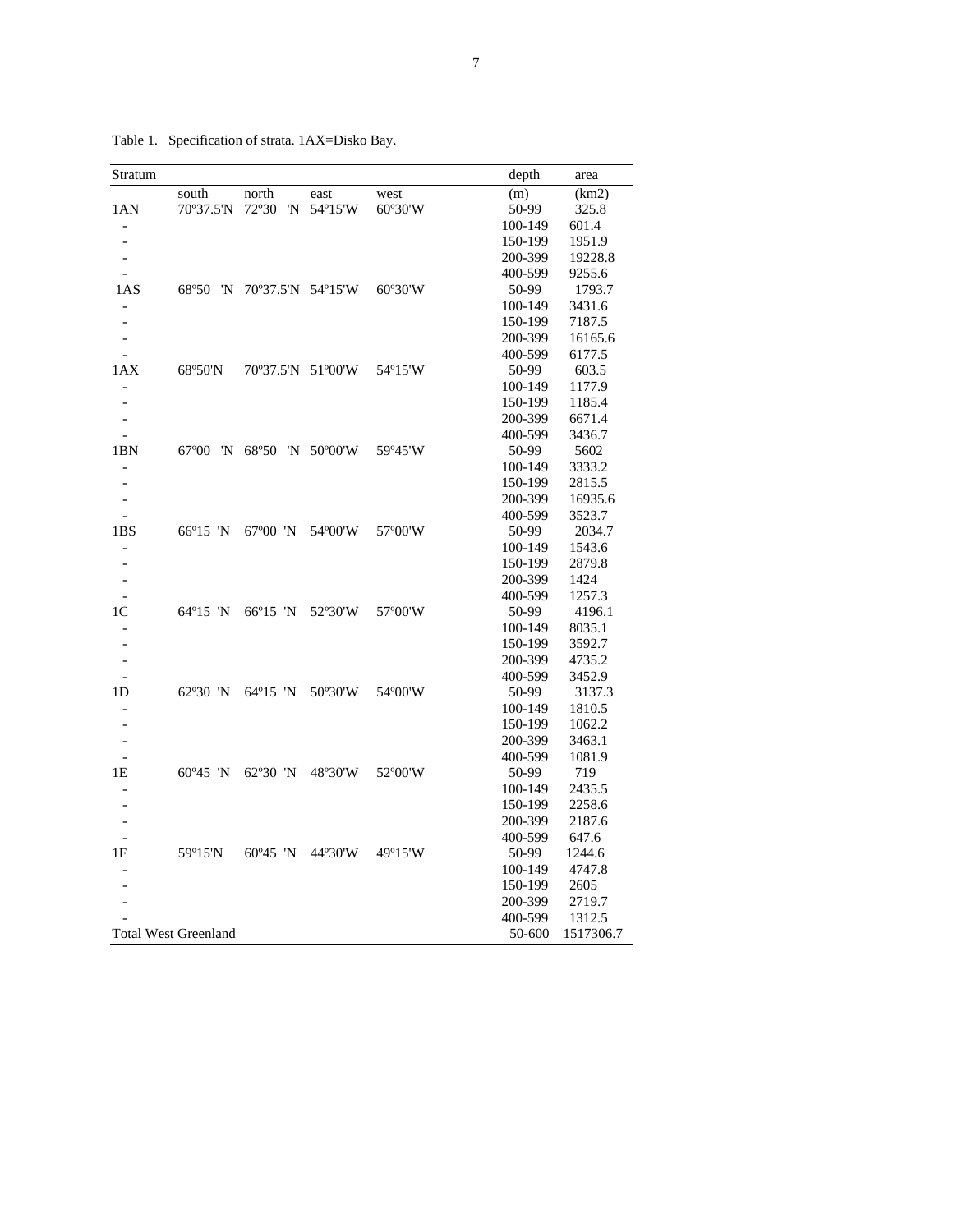| Year | 1AN            | 1AS | 1AX | 1BN | 1BS | 1 <sup>C</sup> | 1 <sub>D</sub> | 1E | 1F     | Westgr.-1AX | Total |
|------|----------------|-----|-----|-----|-----|----------------|----------------|----|--------|-------------|-------|
| 1990 | 29             | 63  | ∗   | 68  | 17  | 35             | 16             | *  | $\ast$ |             | 228   |
| 1991 | 18             | 39  | 41  | 44  | 18  | 11             | 16             | *  | $\ast$ | 146         | 187   |
| 1992 | 20             | 33  | 39  | 36  | 8   | 18             | 18             | 11 | 15     | 159         | 198   |
| 1993 | 16             | 22  | 31  | 39  | 10  | 21             | 15             | 12 | 13     | 148         | 179   |
| 1994 | 16             | 33  | 27  | 49  | 9   | 23             | 8              | 9  | 9      | 156         | 183   |
| 1995 | 17             | 33  | 33  | 48  | 13  | 29             | 13             | 14 | 11     | 178         | 211   |
| 1996 | 18             | 20  | 33  | 46  | 11  | 29             | 12             | 9  | 11     | 156         | 189   |
| 1997 | 17             | 33  | 34  | 47  | 9   | 32             | 12             | 12 | 19     | 181         | 215   |
| 1998 | 10             | 34  | 33  | 66  | 14  | 27             | 19             | 14 | 14     | 198         | 231   |
| 1999 | 10             | 40  | 34  | 63  | 18  | 33             | 16             | 14 | 17     | 211         | 245   |
| 2000 | 8              | 25  | 23  | 45  | 17  | 37             | 23             | 14 | 29     | 198         | 221   |
| 2001 | 9              | 28  | 23  | 59  | 16  | 36             | 24             | 15 | 26     | 213         | 236   |
| 2002 | $\overline{c}$ | 26  | 22  | 68  | 12  | 32             | 18             | 20 | 27     | 205         | 227   |
| 2003 | 11             | 21  | 19  | 51  | 12  | 30             | 18             | 15 | 22     | 180         | 199   |
| 2004 | 15             | 25  | 14  | 41  | 14  | 24             | 22             | 20 | 34     | 195         | 209   |
| 2005 | 20             | 30  | 16  | 45  | 10  | 26             | 19             | 23 | 23     | 196         | 212   |
| 2006 | 26             | 40  | 21  | 49  | 9   | 27             | 20             | 21 | 31     | 223         | 244   |
| 2007 | 18             | 38  | 18  | 47  | 9   | 27             | 27             | 31 | 39     | 236         | 254   |
| 2008 | 16             | 38  | 16  | 53  | 7   | 28             | 23             | 25 | 46     | 236         | 252   |
| 2009 | 21             | 31  | 24  | 60  | 13  | 28             | 22             | 24 | 48     | 247         | 271   |

Table 2. Numbers of valid hauls, 1988-2009. 1AX=Disko Bay.

Table 3. To allow comparison of abundance and biomass throughout the time series, the 2005 to 2008 catches were divided by preliminary conversion factors to adjust the Cosmos trawl catches to the former Skjervoy trawl standard. For Greenland halibut and American plaice the conversion were length dependent and for those species x in the equations represents the individual fish length.

| Fishspecies          | Greenland<br>halibut | Redfish | American plaice     | Atlantic<br>wolffish | Spotted<br>wolffish | Cod | Starry skate |
|----------------------|----------------------|---------|---------------------|----------------------|---------------------|-----|--------------|
| Conversion<br>factor | $0.0404x+0.6527$     | 2.4     | $-0.0825x + 5.3307$ |                      |                     | .78 | 5.1          |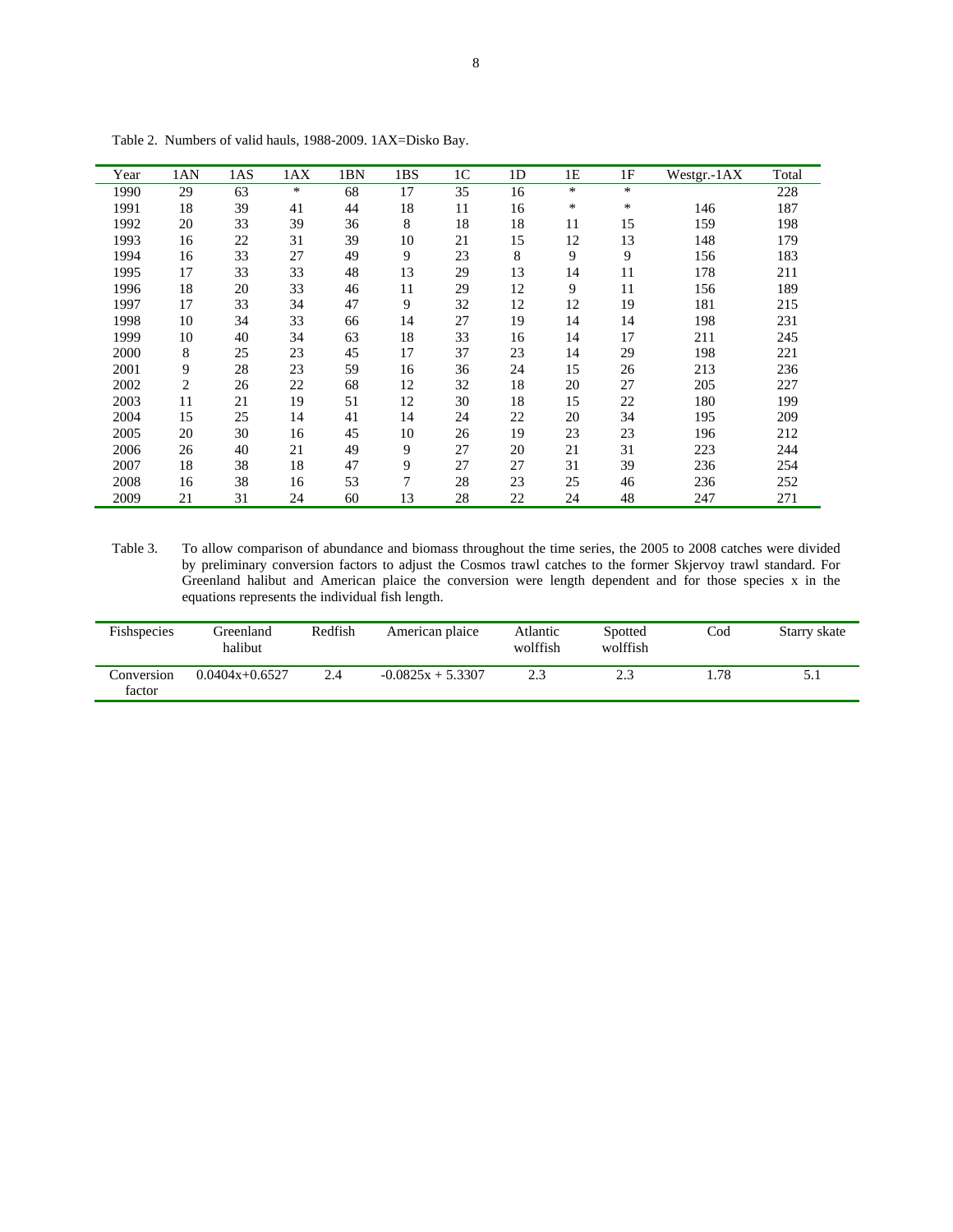| Year | 1AN    | 1AS   | 1AX    | 1BN    | 1BS   | 1 <sup>C</sup> | 1 <sub>D</sub> | 1E   | 1F           | Westgr-  | Westgr.  | <b>CI</b> |
|------|--------|-------|--------|--------|-------|----------------|----------------|------|--------------|----------|----------|-----------|
|      |        |       |        |        |       |                |                |      |              | 1AX      |          |           |
| 1990 | 7039   | 2072  | $\ast$ | 6661   | 193   | 3844           | 353            | *    | *            |          | (16530)  | 23        |
| 1991 | 13630  | 6692  | 34030  | 152800 | 3890  | 939            | 3415           | *    | ∗            | (181370) | (215400) | 25        |
| 1992 | 50700  | 8183  | 96730  | 231500 | 1499  | 1183           | 800            | 614  | $\mathbf{0}$ | 294470   | 391200   | 27        |
| 1993 | 29120  | 24250 | 33960  | 152600 | 9799  | 4275           | 4563           | 447  | 497          | 229540   | 263500   | 28        |
| 1994 | 22900  | 35220 | 62960  | 130700 | 9970  | 18070          | 2350           | 142  | 439          | 219840   | 282800   | 22        |
| 1995 | 39460  | 28910 | 89410  | 98870  | 18340 | 12190          | 5720           | 146  | 343          | 203990   | 293400   | 32        |
| 1996 | 92560  | 13710 | 102500 | 265900 | 11760 | 14040          | 10710          | 155  | 363          | 409200   | 511700   | 25        |
| 1997 | 41260  | 17450 | 112100 | 97630  | 2244  | 13040          | 865            | 108  | 258          | 172900   | 285000   | 22        |
| 1998 | 78460  | 30350 | 209600 | 47190  | 23320 | 7168           | 3563           | 1382 | 578          | 192000   | 401600   | 29        |
| 1999 | 100800 | 58160 | 95360  | 91040  | 5805  | 5290           | 7708           | 1299 | 912          | 270940   | 366300   | 35        |
| 2000 | 81660  | 19310 | 172800 | 126700 | 4065  | 4792           | 6715           | 139  | 565          | 244000   | 416800   | 30        |
| 2001 | 145900 | 97870 | 223700 | 111500 | 1679  | 4808           | 2553           | 669  | 1597         | 366500   | 590200   | 28        |
| 2002 | 77960  | 75220 | 148100 | 42490  | 2699  | 6157           | 6482           | 552  | 1268         | 212800   | 360900   | 38        |
| 2003 | 154600 | 37690 | 227000 | 116700 | 2312  | 1964           | 2441           | 69   | 993          | 316800   | 543800   | 36        |
| 2004 | 154800 | 20640 | 199100 | 84760  | 2423  | 2917           | 2849           | 88   | 351          | 268900   | 468000   | 34        |
| 2005 | 120688 | 47688 | 161109 | 125985 | 3372  | 6717           | 1650           | 696  | 405          | 307592   | 468701   | 27        |
| 2006 | 115056 | 77445 | 106028 | 126100 | 3235  | 11051          | 698            | 20   | 227          | 333768   | 439796   | 20        |
| 2007 | 76520  | 90151 | 145764 | 108498 | 1370  | 15162          | 300            | 766  | 238          | 293005   | 438769   | 23        |
| 2008 | 156071 | 96252 | 50390  | 57000  | 821   | 155            | 848            | 204  | 164          | 311515   | 361905   | 28        |
| 2009 | 94654  | 89652 | 71129  | 85944  | 3967  | 322            | 628            | 191  | 35           | 275391   | 346521   | 20        |

Table 4. Greenland halibut (*Reinhardtius hippoglossoides*). Abundance indices ('1000) for West Greenland with 95% confidence limits in percent of the stratified mean. () incomplete coverage of survey area. The 2005 to 2009 estimates are adjusted for changes in trawl gear.

Table 5. Greenland halibut (*Reinhardtius hippoglossoides*). Biomass indices (tons) for West Greenland with 95% confidence limits in percent of the stratified mean. () incomplete coverage of survey area. The 2005 to 2009 estimates are adjusted for changes in trawl gear.

| Year | 1AN   | 1AS  | 1AX   | 1BN   | 1BS  | 1 <sup>C</sup> | 1 <sub>D</sub> | 1E             | 1F           | Westgr- | Westgr. | <b>CI</b> |
|------|-------|------|-------|-------|------|----------------|----------------|----------------|--------------|---------|---------|-----------|
|      |       |      |       |       |      |                |                |                |              | 1AX     |         |           |
| 1990 | 1844  | 697  | *     | 3602  | 3    | 305            | 126            | $\ast$         | *            |         | (6578)  | 23        |
| 1991 | 1213  | 612  | 2510  | 2842  | 280  | 194            | 238            | *              | $\ast$       | 5379    | (7889)  | 26        |
| 1992 | 3516  | 785  | 4992  | 4203  | 402  | 206            | 97             | 48             | $\mathbf{0}$ | 9258    | 14250   | 22        |
| 1993 | 2483  | 1286 | 2507  | 4255  | 747  | 595            | 539            | 333            | 60           | 10297   | 12804   | 27        |
| 1994 | 2007  | 1697 | 3598  | 4748  | 1665 | 1458           | 91             | 10             | 25           | 11601   | 15199   | 26        |
| 1995 | 4367  | 1291 | 5786  | 2567  | 825  | 971            | 502            | 12             | 45           | 10579   | 16365   | 51        |
| 1996 | 3682  | 1294 | 8593  | 5496  | 439  | 1248           | 899            | 9              | 118          | 13185   | 21778   | 22        |
| 1997 | 4972  | 1746 | 6456  | 4929  | 421  | 1754           | 180            | 25             | 84           | 14111   | 20567   | 29        |
| 1998 | 7025  | 4976 | 11874 | 2821  | 1724 | 863            | 275            | 117            | 278          | 18081   | 29955   | 35        |
| 1999 | 10205 | 6025 | 8060  | 5224  | 555  | 778            | 261            | 48             | 318          | 23413   | 31473   | 44        |
| 2000 | 3411  | 1713 | 9537  | 3985  | 454  | 692            | 567            | 38             | 280          | 11138   | 20676   | 30        |
| 2001 | 8433  | 2478 | 10161 | 3802  | 278  | 1208           | 289            | 33             | 443          | 16965   | 27126   | 32        |
| 2002 | 6158  | 2067 | 9070  | 3108  | 779  | 737            | 670            | 39             | 402          | 13985   | 23055   | 40        |
| 2003 | 8297  | 3399 | 16556 | 5693  | 478  | 589            | 297            | $\overline{4}$ | 355          | 19112   | 35668   | 28        |
| 2004 | 15182 | 2079 | 28229 | 11755 | 1147 | 420            | 319            | 2              | 201          | 31103   | 59332   | 36        |
| 2005 | 10188 | 6961 | 17112 | 8788  | 287  | 563            | 137            | 53             | 240          | 27217   | 44329   | 32        |
| 2006 | 9303  | 4800 | 16538 | 7320  | 402  | 2512           | 61             | $\overline{0}$ | 128          | 24526   | 41064   | 26        |
| 2007 | 6082  | 6296 | 12166 | 3842  | 98   | 2349           | 2              | 29             | 122          | 18820   | 30986   | 30        |
| 2008 | 13548 | 2754 | 9140  | 3833  | 114  | 84             | 95             | 22             | 68           | 20519   | 29659   | 30        |
| 2009 | 10563 | 1866 | 9456  | 3986  | 228  | 135            | 70             | 9              | 12           | 16868   | 26324   | 27        |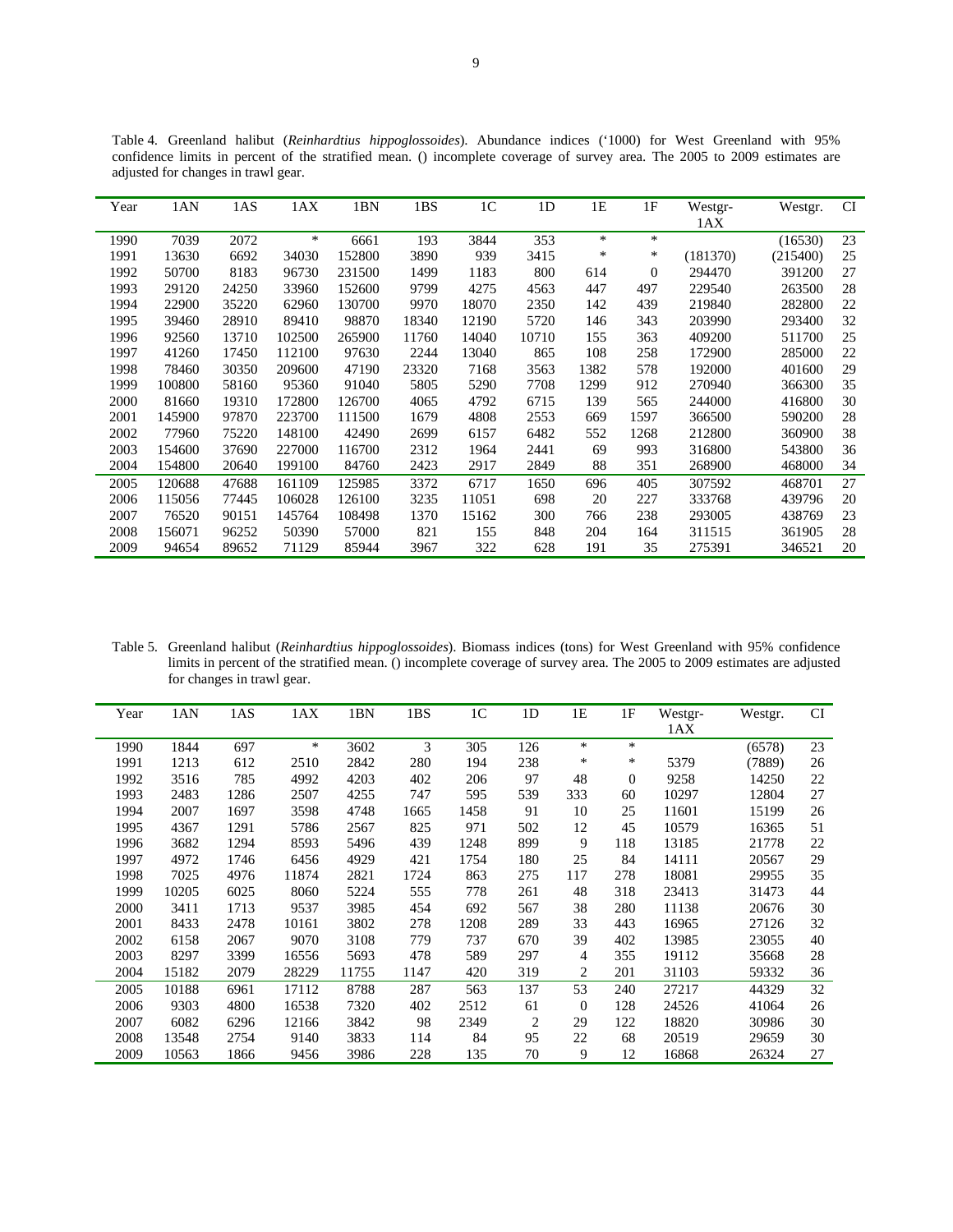| Year | 1AN      | 1AS    | 1AX   | 1BN     | 1BS    | 1 <sup>C</sup> | 1 <sub>D</sub> | 1E    | 1F     | Westgr. | <b>CI</b> |
|------|----------|--------|-------|---------|--------|----------------|----------------|-------|--------|---------|-----------|
| 1992 | 751      | 145500 | 9118  | 1006000 | 187300 | 69150          | 34430          | 6308  | 4165   | 1462000 | 32        |
| 1993 | 3704     | 210200 | 17270 | 360500  | 21480  | 156800         | 182000         | 96790 | 519600 | 1568000 | 69        |
| 1994 | 12270    | 187100 | 11510 | 1573000 | 224700 | 273000         | 85430          | 9477  | 84390  | 2461000 | 26        |
| 1995 | 843      | 67040  | 11140 | 559000  | 33370  | 182700         | 93020          | 4563  | 4960   | 956600  | 23        |
| 1996 | 998      | 7725   | 8186  | 1688000 | 59270  | 123900         | 62840          | 11370 | 53980  | 2016500 | 29        |
| 1997 | 5257     | 43260  | 6715  | 348000  | 58220  | 156300         | 56610          | 22930 | 21920  | 719300  | 24        |
| 1998 | 492      | 23670  | 19830 | 235800  | 14580  | 115000         | 70680          | 9908  | 31700  | 521600  | 24        |
| 1999 | 2302     | 69440  | 9249  | 287000  | 11180  | 10700          | 60880          | 4172  | 22710  | 573900  | 21        |
| 2000 | $\Omega$ | 27120  | 6044  | 26520   | 31570  | 27600          | 10120          | 17880 | 159256 | 165300  | 23        |
| 2001 | 2295     | 76470  | 2586  | 24970   | 15380  | 20380          | 12020          | 1179  | 180314 | 182900  | 60        |
| 2002 | 645      | 23050  | 1118  | 50390   | 83760  | 42470          | 44440          | 1677  | 9661   | 257200  | 27        |
| 2003 | 2142     | 44840  | 1625  | 210300  | 32320  | 78980          | 25340          | 1887  | 25560  | 423000  | 23        |
| 2004 | 2353     | 10820  | 824   | 52040   | 38800  | 46740          | 30190          | 1806  | 68990  | 252600  | 37        |
| 2005 | 404      | 20786  | 647   | 32579   | 37289  | 34709          | 112661         | 4575  | 40513  | 182780  | 30        |
| 2006 | 2887     | 20134  | 752   | 50143   | 22288  | 56812          | 8383           | 1847  | 6655   | 169861  | 26        |
| 2007 | 977      | 24732  | 92    | 45537   | 19122  | 19338          | 2738           | 1507  | 9187   | 123230  | 38        |
| 2008 | 1171     | 20558  | 793   | 55278   | 19642  | 7305           | 1441           | 807   | 5950   | 112945  | 47        |
| 2009 | 891      | 15696  | 453   | 43153   | 11480  | 5516           | 525            | 1275  | 4687   | 83675   | 29        |

Table 6. Redfish (*Sebastes sp.*). Abundance indices ('1000) for West Greenland with 95% confidence limits in percent of the stratified mean. The 2005 to 2009 estimates are adjusted for changes in trawl gear.

Table 7. Redfish (*Sebastes sp.*). Biomass indices (tons) for West Greenland with 95% confidence limits in percent of the stratified mean. () incomplete coverage of survey area. The 2005 to 2009 estimates are adjusted for changes in trawl gear.

| Year | 1AN            | 1AS   | 1AX    | 1BN   | 1BS  | 1 <sup>C</sup> | 1 <sub>D</sub> | 1E   | 1F     | Westgr- | Westgr. | CI |
|------|----------------|-------|--------|-------|------|----------------|----------------|------|--------|---------|---------|----|
|      |                |       |        |       |      |                |                |      |        | 1AX     |         |    |
| 1990 | 90             | 2789  | $\ast$ | 6951  | 28   | 1890           | 725            | *    | $\ast$ |         | (12473) | 20 |
| 1991 | 117            | 447   | 373    | 13781 | 1072 | 1175           | 2222           | *    | *      | 18814   | (19187) | 24 |
| 1992 | 69             | 18117 | 437    | 13423 | 2832 | 1576           | 1124           | 169  | 147    | 37457   | 37894   | 43 |
| 1993 | 195            | 4994  | 710    | 6420  | 300  | 1549           | 3835           | 1923 | 2138   | 21355   | 22065   | 38 |
| 1994 | 590            | 5076  | 538    | 16064 | 1986 | 3886           | 995            | 179  | 1272   | 30048   | 30586   | 24 |
| 1995 | 52             | 1585  | 775    | 5029  | 869  | 2963           | 1952           | 358  | 123    | 12930   | 13705   | 22 |
| 1996 | 18             | 117   | 782    | 12178 | 1694 | 2552           | 1980           | 304  | 1788   | 20631   | 21413   | 28 |
| 1997 | 599            | 1481  | 337    | 4913  | 1597 | 6766           | 1901           | 1099 | 1229   | 19585   | 19922   | 31 |
| 1998 | 39             | 1467  | 1423   | 6193  | 2130 | 3274           | 1953           | 606  | 1198   | 16860   | 18283   | 22 |
| 1999 | 164            | 4021  | 742    | 5596  | 999  | 2742           | 2976           | 207  | 1124   | 17929   | 18671   | 25 |
| 2000 | $\overline{0}$ | 1790  | 793    | 1045  | 2185 | 2337           | 463            | 2411 | 1214   | 11444   | 12237   | 36 |
| 2001 | 192            | 5380  | 536    | 1746  | 1460 | 2637           | 1069           | 60   | 2256   | 14801   | 15337   | 50 |
| 2002 | 55             | 1917  | 397    | 2536  | 2386 | 1676           | 2654           | 272  | 998    | 12494   | 12891   | 28 |
| 2003 | 279            | 2886  | 702    | 6357  | 2319 | 6185           | 1918           | 187  | 2476   | 22606   | 23308   | 32 |
| 2004 | 369            | 462   | 368    | 2210  | 2274 | 2996           | 1679           | 101  | 1026   | 11118   | 11486   | 41 |
| 2005 | 74             | 1091  | 575    | 1429  | 3212 | 2285           | 1270           | 506  | 1700   | 11567   | 12141   | 37 |
| 2006 | 444            | 1268  | 926    | 2038  | 2131 | 3652           | 497            | 525  | 1409   | 11965   | 12891   | 36 |
| 2007 | 99             | 1691  | 95     | 2791  | 844  | 1984           | 218            | 230  | 944    | 8800    | 8895    | 35 |
| 2008 | 242            | 1108  | 123    | 3187  | 2388 | 937            | 137            | 123  | 1409   | 9532    | 9655    | 54 |
| 2009 | 168            | 1222  | 645    | 2135  | 1639 | 881            | 120            | 227  | 685    | 7076    | 7721    | 35 |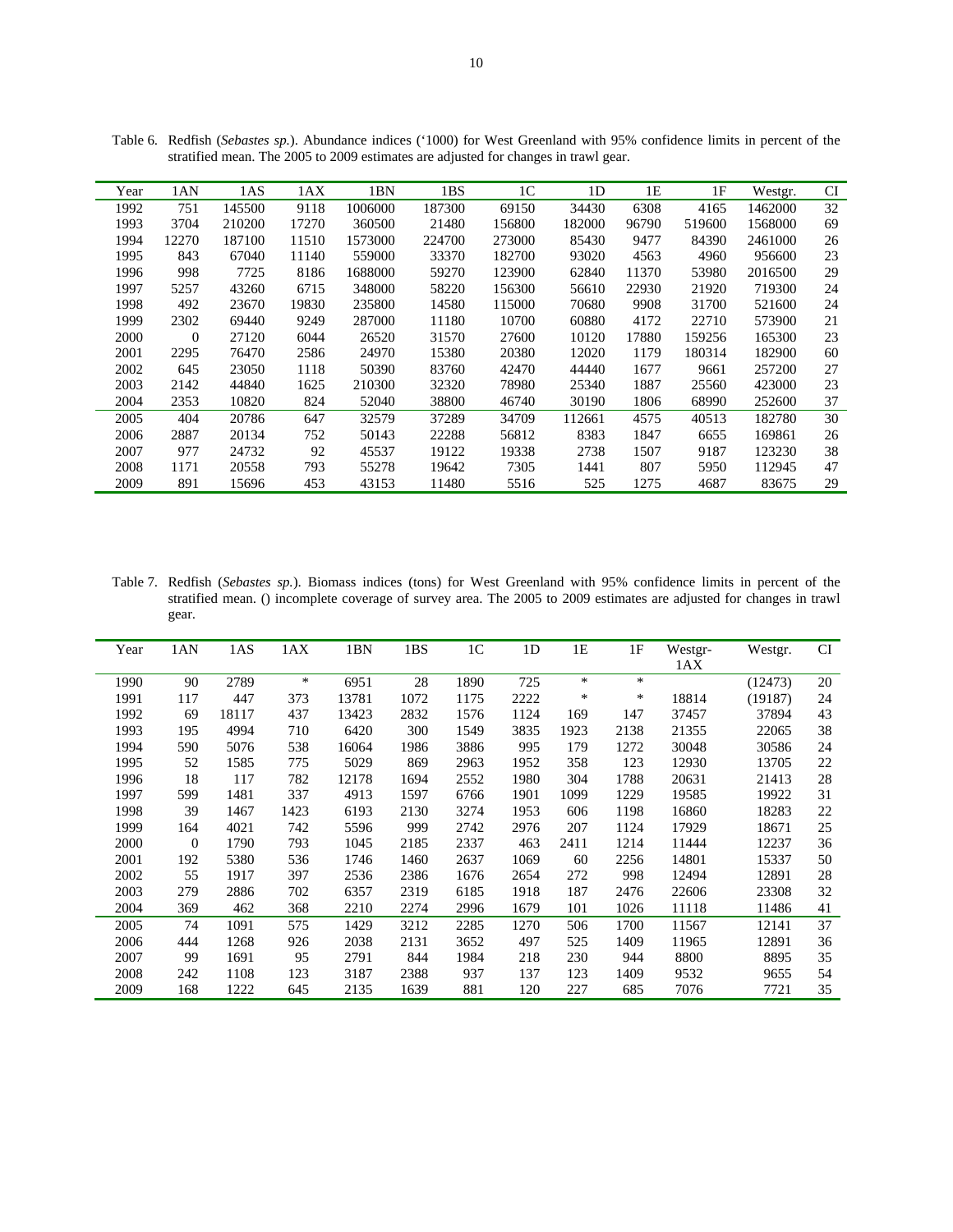| Year | 1AN      | 1AS  | 1AX   | 1BN   | 1BS  | 1 <sup>C</sup> | 1 <sub>D</sub> | 1E     | 1F   | Westgr- | Westgr. | <b>CI</b> |
|------|----------|------|-------|-------|------|----------------|----------------|--------|------|---------|---------|-----------|
|      |          |      |       |       |      |                |                |        |      | 1AX     |         |           |
| 1991 | 52       | 803  | 1759  | 1777  | 561  | 2509           | 2688           | $\ast$ | *    | 11078   | (12837) | 31        |
| 1992 | 1399     | 958  | 2762  | 1441  | 604  | 1666           | 1372           | 525    | 59   | 8028    | 10790   | 22        |
| 1993 | 1273     | 1718 | 1200  | 2969  | 780  | 1989           | 1739           | 624    | 938  | 12030   | 13230   | 24        |
| 1994 | 2219     | 3665 | 3338  | 14940 | 6952 | 9501           | 703            | 258    | 485  | 38682   | 42020   | 32        |
| 1995 | 962      | 551  | 1833  | 6340  | 945  | 2681           | 2988           | 332    | 532  | 15327   | 17160   | 29        |
| 1996 | 1631     | 3390 | 7318  | 4593  | 1676 | 4198           | 3055           | 114    | 670  | 19322   | 26640   | 18        |
| 1997 | 6576     | 1961 | 2662  | 15130 | 1046 | 10370          | 2017           | 335    | 699  | 38128   | 40790   | 47        |
| 1998 | 1648     | 1912 | 2378  | 3551  | 1177 | 1541           | 6402           | 921    | 5640 | 22792   | 25170   | 27        |
| 1999 | 493      | 1659 | 2010  | 6809  | 1165 | 5319           | 1933           | 990    | 557  | 18930   | 20940   | 18        |
| 2000 | 1829     | 4838 | 6737  | 14750 | 1892 | 3519           | 3820           | 529    | 543  | 31713   | 38450   | 23        |
| 2001 | 1295     | 1253 | 2191  | 13640 | 1493 | 3457           | 2261           | 592    | 582  | 24579   | 26770   | 31        |
| 2002 | $\Omega$ | 3823 | 4734  | 8807  | 1777 | 5097           | 31840          | 1537   | 1849 | 54726   | 59460   | 49        |
| 2003 | 2167     | 5239 | 5544  | 25650 | 1564 | 13690          | 15030          | 799    | 1970 | 66106   | 71650   | 22        |
| 2004 | 719      | 1423 | 5302  | 11890 | 2801 | 10210          | 8869           | 584    | 1621 | 38108   | 43410   | 27        |
| 2005 | 719      | 4035 | 3563  | 17447 | 5065 | 20533          | 6739           | 1707   | 2145 | 58392   | 61955   | 20        |
| 2006 | 892      | 6680 | 5480  | 13957 | 2939 | 10414          | 4721           | 1148   | 1649 | 42400   | 47879   | 17        |
| 2007 | 319      | 4555 | 3855  | 11973 | 3094 | 9048           | 3675           | 749    | 1089 | 34503   | 38358   | 20        |
| 2008 | 1276     | 3466 | 2326  | 9021  | 662  | 3555           | 4021           | 387    | 494  | 22882   | 25209   | 17        |
| 2009 | 1479     | 5431 | 10833 | 13604 | 1571 | 3815           | 2254           | 327    | 621  | 29102   | 39935   | 28        |

Table 8. American plaice (*Hipplogossoides platessoides*). Abundance indices ('1000) for West Greenland with 95% confidence limits in percent of the stratified mean. () incomplete coverage of survey area. The 2005 to 2009 estimates are adjusted for changes in trawl gear.

Table 9. American plaice (*Hipplogossoides platessoides*). Biomass indices (tons) for West Greenland with 95% confidence limits in percent of the stratified mean. () incomplete coverage of survey area. The 2005 to 2009 estimates are adjusted for changes in trawl gear.

| Year | 1AN            | 1AS | 1AX | 1BN  | 1BS | 1 <sup>C</sup> | 1 <sub>D</sub> | 1E  | 1F     | Westgr- | Westgr. | <b>CI</b> |
|------|----------------|-----|-----|------|-----|----------------|----------------|-----|--------|---------|---------|-----------|
|      |                |     |     |      |     |                |                |     |        | 1AX     |         |           |
| 1990 | $\overline{0}$ | 2   | *   | 15   | 7   | 60             | 142            | *   | *      |         | (226)   | 38        |
| 1991 | 3              | 23  | 143 | 72   | 61  | 117            | 311            | ∗   | $\ast$ | 587     | (730)   | 28        |
| 1992 | 57             | 54  | 213 | 78   | 51  | 137            | 128            | 55  | 6      | 566     | 779     | 23        |
| 1993 | 56             | 72  | 87  | 90   | 28  | 107            | 141            | 69  | 43     | 607     | 694     | 26        |
| 1994 | 112            | 293 | 277 | 487  | 308 | 284            | 60             | 22  | 64     | 1629    | 1906    | 22        |
| 1995 | 65             | 54  | 279 | 191  | 51  | 87             | 130            | 19  | 18     | 616     | 895     | 18        |
| 1996 | 119            | 264 | 670 | 231  | 74  | 142            | 119            | 7   | 27     | 984     | 1654    | 18        |
| 1997 | 323            | 150 | 287 | 398  | 87  | 367            | 135            | 31  | 25     | 1516    | 1803    | 21        |
| 1998 | 154            | 178 | 328 | 185  | 48  | 82             | 398            | 97  | 102    | 1245    | 1573    | 20        |
| 1999 | 81             | 136 | 170 | 287  | 43  | 202            | 145            | 65  | 44     | 1003    | 1173    | 17        |
| 2000 | 175            | 278 | 408 | 551  | 74  | 178            | 227            | 89  | 40     | 1613    | 2021    | 18        |
| 2001 | 169            | 79  | 140 | 403  | 65  | 162            | 153            | 38  | 67     | 1136    | 1276    | 17        |
| 2002 | $\theta$       | 184 | 327 | 414  | 151 | 275            | 1061           | 92  | 67     | 2243    | 2570    | 23        |
| 2003 | 196            | 352 | 338 | 1013 | 125 | 680            | 1048           | 59  | 171    | 3642    | 3980    | 20        |
| 2004 | 138            | 143 | 192 | 537  | 128 | 715            | 747            | 38  | 150    | 2597    | 2789    | 27        |
| 2005 | 106            | 453 | 466 | 1079 | 383 | 1401           | 816            | 124 | 236    | 4598    | 5065    | 17        |
| 2006 | 162            | 346 | 679 | 1079 | 232 | 1058           | 515            | 112 | 153    | 3658    | 4337    | 17        |
| 2007 | 51             | 325 | 410 | 813  | 265 | 762            | 295            | 67  | 125    | 2703    | 3112    | 19        |
| 2008 | 215            | 255 | 238 | 679  | 82  | 300            | 362            | 40  | 61     | 1993    | 2231    | 16        |
| 2009 | 197            | 226 | 454 | 693  | 162 | 311            | 261            | 30  | 36     | 1916    | 2370    | 16        |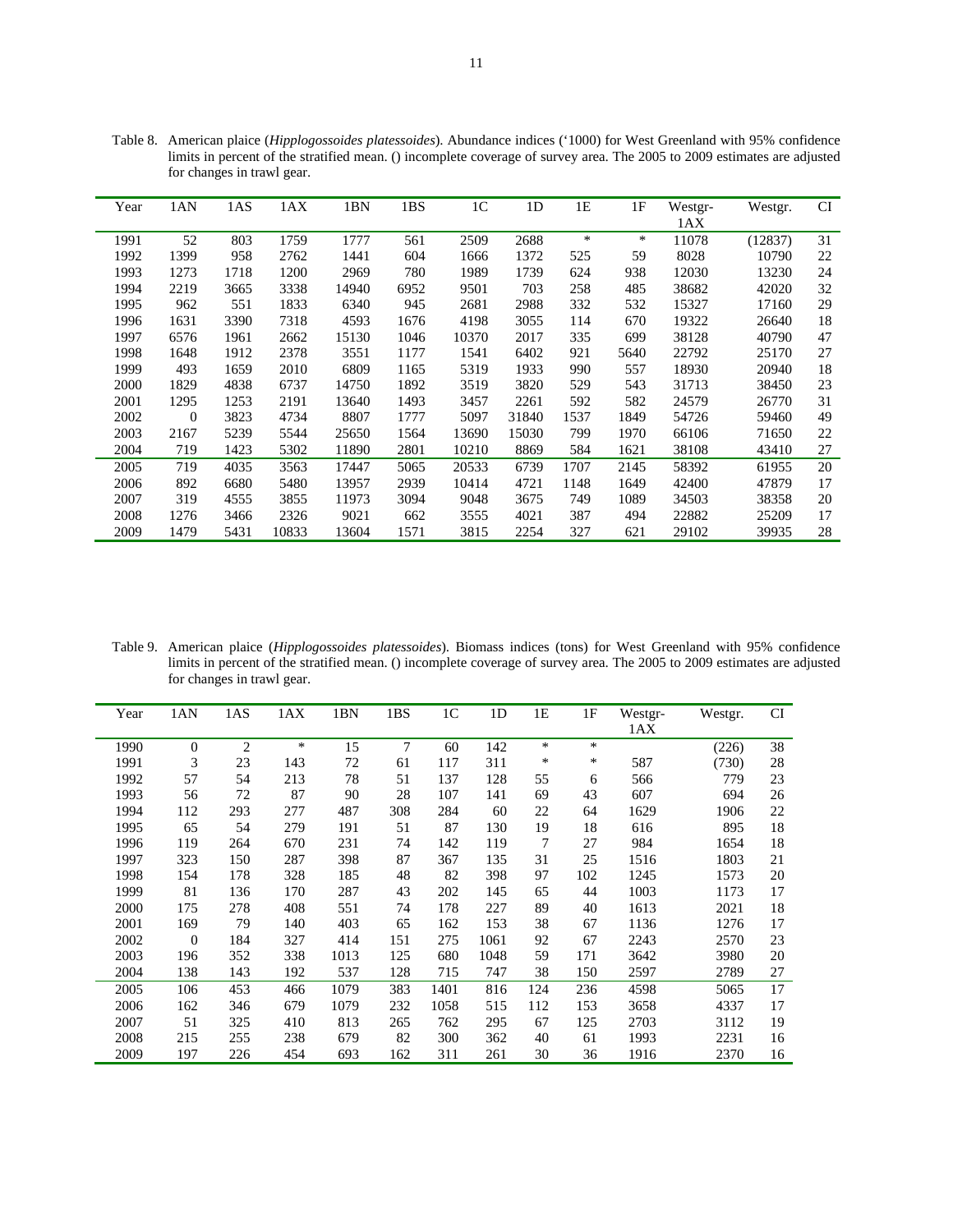| Year | 1AN              | 1AS | 1AX            | 1BN  | 1BS | 1 <sup>C</sup> | 1 <sub>D</sub> | 1E   | 1F   | Westgr- | Westgr. | <b>CI</b> |
|------|------------------|-----|----------------|------|-----|----------------|----------------|------|------|---------|---------|-----------|
|      |                  |     |                |      |     |                |                |      |      | 1AX     |         |           |
| 1992 | $\overline{0}$   | 37  | $\Omega$       | 30   | 104 | 263            | 99             | 131  | 138  | 803     | 803     | 33        |
| 1993 | $\boldsymbol{0}$ | 28  | 49             | 26   | 27  | 239            | 189            | 344  | 324  | 1177    | 1226    | 41        |
| 1994 | $\boldsymbol{0}$ | 63  | 20             | 332  | 179 | 1940           | 366            | 361  | 1628 | 4869    | 4889    | 36        |
| 1995 | $\overline{0}$   | 7   | $\mathbf{0}$   | 86   | 129 | 351            | 87             | 412  | 231  | 1304    | 1304    | 34        |
| 1996 | $\overline{0}$   | 62  | 5              | 87   | 63  | 424            | 224            | 568  | 610  | 2038    | 2043    | 50        |
| 1997 | $\overline{0}$   | 30  | $\overline{0}$ | 169  | 30  | 807            | 239            | 280  | 119  | 1673    | 1673    | 28        |
| 1998 | $\overline{0}$   | 251 | 6              | 346  | 93  | 717            | 371            | 467  | 726  | 2970    | 2976    | 30        |
| 1999 | $\overline{0}$   | 150 | 110            | 132  | 145 | 407            | 190            | 418  | 415  | 1857    | 1967    | 44        |
| 2000 | $\overline{0}$   | 542 | 87             | 327  | 414 | 369            | 558            | 1729 | 47   | 3886    | 3973    | 69        |
| 2001 | $\overline{0}$   | 137 | 162            | 358  | 55  | 156            | 365            | 228  | 67   | 1365    | 1527    | 40        |
| 2002 | 0                | 375 | 96             | 496  | 12  | 945            | 588            | 1057 | 537  | 4010    | 4106    | 33        |
| 2003 | $\overline{0}$   | 135 | 591            | 2339 | 190 | 1545           | 538            | 2329 | 1108 | 8184    | 8775    | 27        |
| 2004 | $\overline{0}$   | 86  | 262            | 1556 | 941 | 236            | 274            | 703  | 305  | 4101    | 4363    | 39        |
| 2005 | $\overline{0}$   | 274 | 36             | 726  | 289 | 3838           | 1205           | 2684 | 1106 | 10120   | 10156   | 44        |
| 2006 | 112              | 591 | 60             | 641  | 125 | 1428           | 713            | 628  | 1593 | 5833    | 5893    | 22        |
| 2007 | $\overline{0}$   | 317 | 108            | 797  | 211 | 321            | 173            | 184  | 332  | 2335    | 2443    | 19        |
| 2008 | $\theta$         | 385 | 271            | 314  | 182 | 503            | 213            | 213  | 147  | 1957    | 2227    | 20        |
| 2009 | 74               | 415 | 185            | 472  | 127 | 787            | 97             | 514  | 194  | 2681    | 2867    | 35        |

Table 10. Atlantic wolffish (*Anarhichas lupus*). Abundance indices ('1000) for West Greenland with 95% confidence limits in percent of the stratified mean. The 2005 to 2009 estimates are adjusted for changes in trawl gear.

Table 11. Atlantic wolffish (*Anarhichas lupus*). Biomass indices (tons) for West Greenland with 95% confidence limits in percent of the stratified mean. The 2005 to 2009 estimates are adjusted for changes in trawl gear.

| Year | 1AN              | 1AS          | 1AX            | 1BN | 1BS            | 1 <sup>C</sup> | 1 <sub>D</sub> | 1E  | 1F  | Westgr- | Westgr. | <b>CI</b> |
|------|------------------|--------------|----------------|-----|----------------|----------------|----------------|-----|-----|---------|---------|-----------|
|      |                  |              |                |     |                |                |                |     |     | 1AX     |         |           |
| 1992 | $\overline{0}$   | 7            | $\overline{0}$ | 8   | 21             | 47             | 22             | 28  | 31  | 163     | 163     | 33        |
| 1993 | $\boldsymbol{0}$ | 5            | 6              |     | $\overline{2}$ | 26             | 35             | 29  | 188 | 286     | 292     | 64        |
| 1994 | $\overline{0}$   | 12           | 9              | 40  | 39             | 198            | 30             | 65  | 249 | 635     | 644     | 38        |
| 1995 | $\boldsymbol{0}$ | $\mathbf{0}$ | 0              | 22  | 9              | 38             | 24             | 90  | 36  | 219     | 219     | 40        |
| 1996 | $\mathbf{0}$     | 1            | 3              | 17  | 23             | 41             | 35             | 103 | 101 | 321     | 324     | 53        |
| 1997 | $\boldsymbol{0}$ | 3            | $\overline{0}$ | 21  | 1              | 115            | 16             | 58  | 15  | 228     | 228     | 30        |
| 1998 | $\boldsymbol{0}$ | 3            | 2              | 13  | 9              | 60             | 34             | 104 | 133 | 356     | 358     | 38        |
| 1999 | 0                | 4            | 13             | 21  | 12             | 8              | 6              | 202 | 62  | 316     | 329     | 79        |
| 2000 | $\boldsymbol{0}$ | 20           | 3              | 52  | 31             | 55             | 54             | 396 | 15  | 623     | 626     | 90        |
| 2001 | $\overline{0}$   | 1            | 3              | 11  |                | 16             | 21             | 42  | 23  | 114     | 117     | 40        |
| 2002 | $\mathbf{0}$     | 9            | 2              | 77  | 5              | 73             | 78             | 216 | 118 | 577     | 579     | 37        |
| 2003 | 0                | 2            | 41             | 267 | 64             | 361            | 60             | 205 | 148 | 1107    | 1148    | 24        |
| 2004 | $\theta$         | 6            | 19             | 160 | 56             | 96             | 21             | 162 | 100 | 601     | 620     | 27        |
| 2005 | $\theta$         | 37           | 9              | 101 | 55             | 826            | 177            | 436 | 380 | 2015    | 2025    | 41        |
| 2006 | 5                | 40           | 87             | 106 | 35             | 242            | 109            | 119 | 653 | 1309    | 1396    | 26        |
| 2007 | $\overline{0}$   | 40           | 10             | 172 | 108            | 79             | 54             | 70  | 242 | 766     | 776     | 19        |
| 2008 | $\overline{0}$   | 32           | 79             | 62  | 19             | 165            | 39             | 64  | 113 | 496     | 576     | 23        |
| 2009 | 4                | 58           | 51             | 115 | 21             | 148            | 47             | 98  | 329 | 822     | 873     | 21        |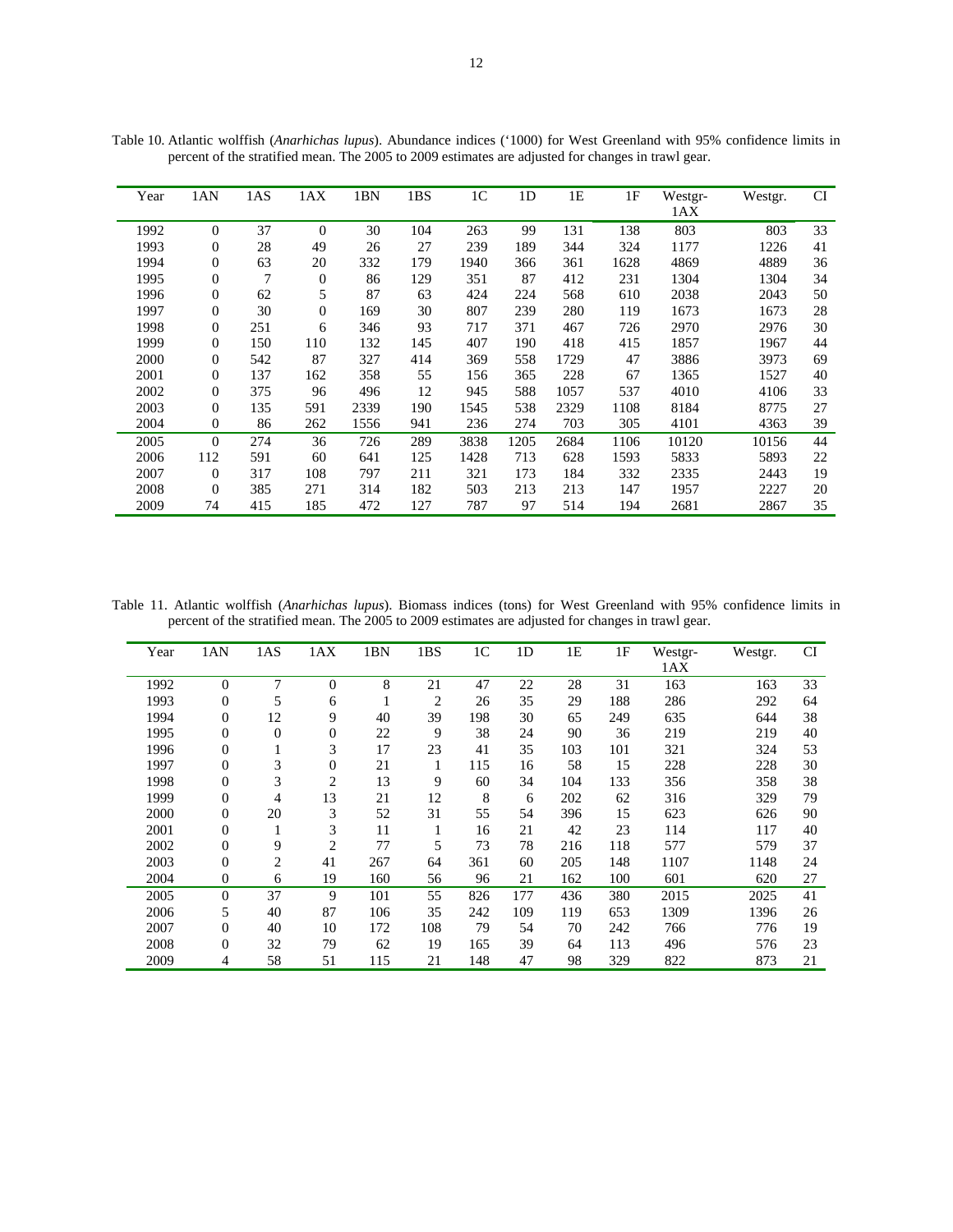| Year | 1AN            | 1AS  | 1AX      | 1BN  | 1BS      | 1 <sup>C</sup> | 1 <sub>D</sub>   | 1Ε       | 1F             | Westgr- | Westgr. | <b>CI</b> |
|------|----------------|------|----------|------|----------|----------------|------------------|----------|----------------|---------|---------|-----------|
|      |                |      |          |      |          |                |                  |          |                | 1AX     |         |           |
| 1992 | 14             | 74   | 9        | 72   | 11       | 26             | 39               | 18       | 5              | 334     | 268     | 28        |
| 1993 | $\overline{0}$ | 131  | 29       | 50   | 34       | 50             | 22               | $\theta$ | 57             | 343     | 372     | 36        |
| 1994 | 43             | 304  | $\theta$ | 220  | 84       | 387            | 21               | 12       | 42             | 1113    | 1113    | 33        |
| 1995 | $\overline{0}$ | 155  | 7        | 57   | 41       | 37             | 48               | 26       | 30             | 395     | 402     | 22        |
| 1996 | 131            | 109  | 11       | 120  | 31       | 30             | 30               | $\theta$ | 38             | 489     | 500     | 24        |
| 1997 | 94             | 337  | 29       | 247  | $\theta$ | 33             | 58               | $\theta$ | 8              | 778     | 807     | 23        |
| 1998 | 75             | 218  | $\Omega$ | 182  | 23       | 21             | 38               | 25       | 4              | 586     | 586     | 25        |
| 1999 | 856            | 313  | 96       | 396  | 60       | 18             | 5                | $\theta$ | $\Omega$       | 1649    | 1745    | 42        |
| 2000 | $\overline{0}$ | 794  | 30       | 507  | 140      | 27             | 6                | 93       | $\overline{0}$ | 1568    | 1598    | 28        |
| 2001 | 302            | 356  | 68       | 269  | 40       | 41             | $\boldsymbol{0}$ | $\theta$ | 5              | 1013    | 1081    | 27        |
| 2002 | 258            | 2147 | 54       | 362  | 108      | 73             | 75               | 10       | 42             | 1573    | 1196    | 42        |
| 2003 | 505            | 1515 | 205      | 1372 | 39       | 601            | 35               | $\Omega$ | 55             | 4123    | 4328    | 24        |
| 2004 | 151            | 743  | 233      | 605  | 3        | 132            | 92               | 39       | 86             | 1621    | 2084    | 30        |
| 2005 | 601            | 823  | 18       | 370  | 60       | 193            | 147              | 102      | 63             | 2360    | 2378    | 23        |
| 2006 | 282            | 568  | 111      | 553  | 124      | 201            | 90               | 26       | 96             | 1940    | 2051    | 24        |
| 2007 | 281            | 524  | 77       | 529  | 195      | 86             | 90               | 25       | 54             | 1784    | 1862    | 29        |
| 2008 | 234            | 367  | 144      | 205  | 17       | 61             | 62               | 20       | 28             | 993     | 1137    | 20        |
| 2009 | 208            | 499  | 128      | 295  | 39       | 11             | 9                | 12       | 40             | 1241    | 1113    | 19        |

Table 12. Spotted wolffish (*Anarhichas minor*). Abundance indices ('1000) for West Greenland with 95% confidence limits in percent of the stratified mean. The 2005 to 2009 estimates are adjusted for changes in trawl gear.

Table 13. Spotted wolffish (*Anarhichas minor*). Biomass indices (tons) for West Greenland with 95% confidence limits in percent of the stratified mean. The 2005 to 2009 estimates adjusted for changes in trawl gear.

| Year | 1AN      | 1AS              | 1AX              | 1BN | 1BS            | 1 <sup>C</sup> | 1 <sub>D</sub> | 1E               | 1F             | Westgr- | Westgr. | <b>CI</b> |
|------|----------|------------------|------------------|-----|----------------|----------------|----------------|------------------|----------------|---------|---------|-----------|
|      |          |                  |                  |     |                |                |                |                  |                | 1AX     |         |           |
| 1992 | 4        | 76               | 65               | 110 | 3              | 34             | 33             | 6                | 19             | 286     | 351     | 28        |
| 1993 | 55       | $\boldsymbol{0}$ | 100              | 47  | 16             | 66             | 4              | $\boldsymbol{0}$ | 282            | 471     | 571     | 53        |
| 1994 | 223      | 180              | $\boldsymbol{0}$ | 81  | 40             | 119            | 28             | 11               | 1              | 683     | 683     | 25        |
| 1995 | $\theta$ | 60               | 15               | 68  | 16             | 22             | 19             | 11               | 164            | 362     | 377     | 49        |
| 1996 | 169      | 77               | 12               | 193 | 15             | 6              | 31             | $\mathbf{0}$     | 50             | 542     | 554     | 26        |
| 1997 | 193      | 72               | 37               | 81  | $\overline{0}$ | 16             | 124            | $\overline{0}$   | 5              | 493     | 530     | 34        |
| 1998 | 2        | 64               | $\overline{0}$   | 143 | 18             | 6              | 125            | 100              | 7              | 465     | 465     | 32        |
| 1999 | 131      | 121              | 23               | 28  | 36             | 13             | 2              | $\boldsymbol{0}$ | $\overline{0}$ | 331     | 354     | 31        |
| 2000 | $\theta$ | 188              | 31               | 133 | 36             | 19             |                | 593              | $\theta$       | 969     | 1000    | 114       |
| 2001 | 523      | 30               | 25               | 310 | 80             | 4              | $\overline{0}$ | $\overline{0}$   | 10             | 957     | 982     | 52        |
| 2002 | 135      | 194              | 20               | 169 | 81             | 74             | 233            | 71               | 126            | 1084    | 1104    | 28        |
| 2003 | 299      | 1416             | 195              | 978 | 22             | 741            | 107            | $\theta$         | 226            | 3790    | 3985    | 22        |
| 2004 | 124      | 1270             | 623              | 567 | $\overline{2}$ | 78             | 603            | 352              | 545            | 3541    | 4164    | 35        |
| 2005 | 739      | 830              | 12               | 509 | 54             | 389            | 1073           | 263              | 106            | 3964    | 3975    | 28        |
| 2006 | 432      | 749              | 204              | 529 | 473            | 566            | 429            | 146              | 525            | 3849    | 4053    | 18        |
| 2007 | 304      | 442              | 284              | 624 | 307            | 362            | 221            | 120              | 326            | 2707    | 2991    | 17        |
| 2008 | 830      | 768              | 143              | 369 | 17             | 91             | 441            | 177              | 173            | 2867    | 3010    | 22        |
| 2009 | 131      | 346              | 555              | 576 | 44             | 21             | 40             | 107              | 98             | 1920    | 1365    | 16        |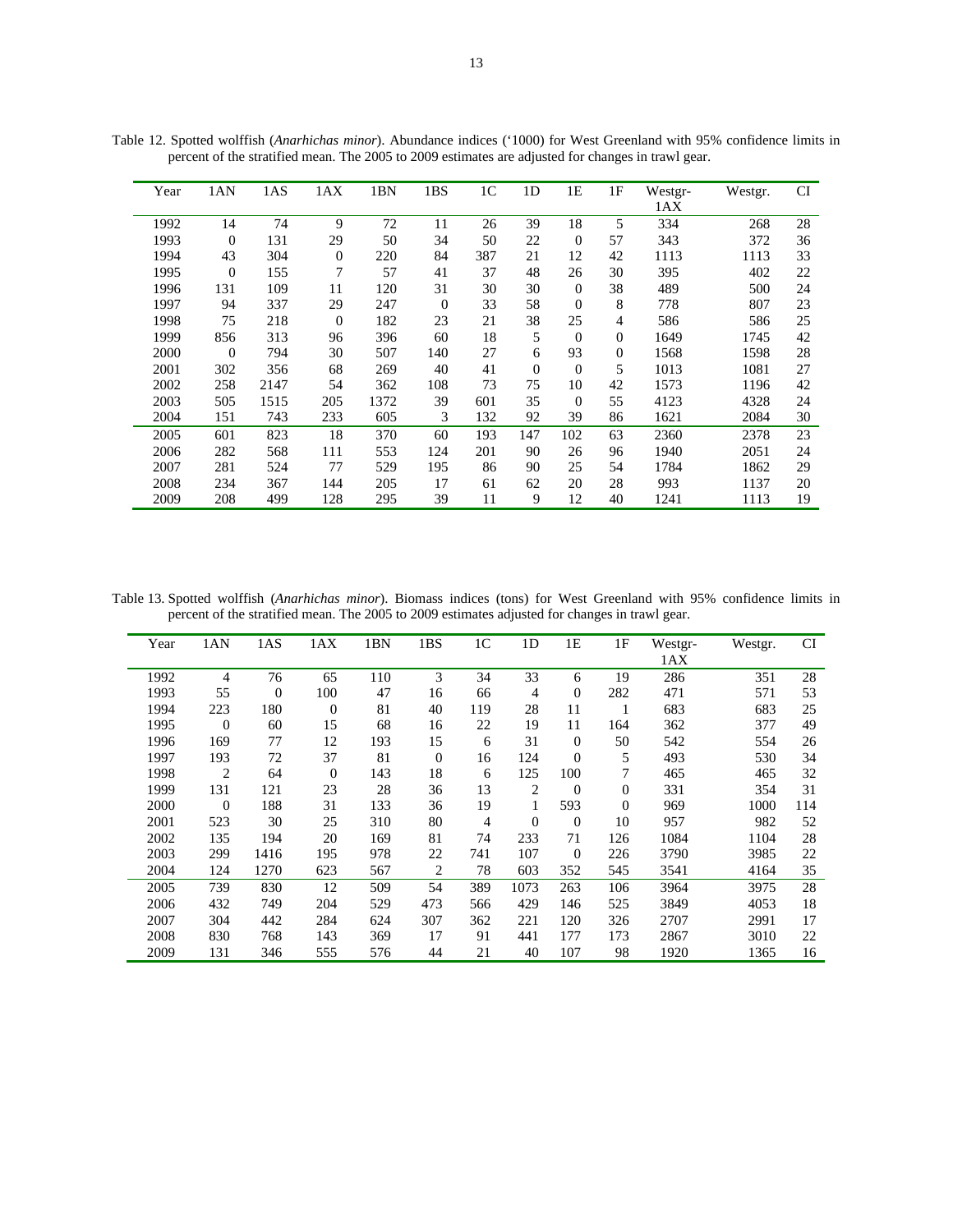| Year | 1AN  | 1AS  | 1AX  | 1BN  | 1BS  | 1 <sup>C</sup> | 1 <sub>D</sub> | 1E     | 1F     | Westgr- | Westgr. | CI |
|------|------|------|------|------|------|----------------|----------------|--------|--------|---------|---------|----|
|      |      |      |      |      |      |                |                |        |        | 1AX     |         |    |
| 1991 | 389  | 765  | 969  | 1495 | 918  | 526            | 156            | $\ast$ | $\ast$ | (4249)  | (5218)  | 24 |
| 1992 | 2949 | 1323 | 1276 | 1412 | 243  | 610            | 1002           | 141    | 21     | 7699    | 8975    | 25 |
| 1993 | 676  | 356  | 800  | 1630 | 493  | 903            | 470            | 586    | 218    | 5202    | 6131    | 21 |
| 1994 | 1853 | 1799 | 1208 | 3941 | 1837 | 2814           | 394            | 170    | 42     | 12852   | 14060   | 21 |
| 1995 | 2735 | 1295 | 841  | 2762 | 1841 | 656            | 2421           | 453    | 84     | 12249   | 13090   | 26 |
| 1996 | 4564 | 2243 | 1525 | 3974 | 390  | 661            | 577            | 10     | 629    | 13045   | 14570   | 23 |
| 1997 | 4581 | 1431 | 649  | 4422 | 208  | 2279           | 692            | 83     | 43     | 13741   | 14390   | 26 |
| 1998 | 2765 | 4053 | 3187 | 3003 | 348  | 611            | 880            | 396    | 270    | 12323   | 15510   | 25 |
| 1999 | 1675 | 3172 | 868  | 2757 | 276  | 1016           | 818            | 210    | 197    | 10122   | 10990   | 23 |
| 2000 | 2081 | 3394 | 2035 | 4032 | 541  | 607            | 488            | 138    | 563    | 11845   | 13880   | 23 |
| 2001 | 3198 | 1184 | 566  | 2344 | 263  | 429            | 457            | 127    | 215    | 8215    | 8781    | 32 |
| 2002 | 511  | 1132 | 878  | 2150 | 383  | 902            | 2648           | 224    | 479    | 8428    | 9306    | 25 |
| 2003 | 3949 | 2384 | 1385 | 7162 | 86   | 720            | 805            | 186    | 691    | 15975   | 17370   | 26 |
| 2004 | 2468 | 1295 | 1254 | 1236 | 215  | 214            | 722            | 188    | 63     | 6625    | 7879    | 24 |
| 2005 | 960  | 845  | 1159 | 723  | 106  | 166            | 152            | 74     | 74     | 3101    | 4260    | 22 |
| 2006 | 906  | 1473 | 1754 | 577  | 35   | 395            | 700            | 76     | 330    | 4086    | 5840    | 20 |
| 2007 | 692  | 4627 | 760  | 541  | 34   | 254            | 229            | 218    | 90     | 6686    | 7446    | 65 |
| 2008 | 1291 | 302  | 604  | 325  | 36   | 114            | 281            | 28     | 48     | 2424    | 3027    | 27 |
| 2009 | 1924 | 459  | 1691 | 322  | 43   | 80             | 104            | 42     | 81     | 3056    | 4747    | 28 |

Table 14. Thorny skate (*Amblyraja radiata*). Abundance indices ('1000) for West Greenland with 95% confidence limits in percent of the stratified mean. () incomplete coverage of survey area. The 2005 to 2009 estimates are adjusted for changes in trawl gear.

 Table 15. Thorny skate (*Amblyraja radiata*). Biomass (tons) for West Greenland with 95% confidence limits in percent of the stratified mean. () incomplete coverage of survey area. The 2005 to 2009 estimates are adjusted for changes in trawl gear.

| Year | 1AN      | 1AS  | 1AX    | 1BN  | 1BS | 1 <sup>C</sup> | 1 <sub>D</sub> | 1E             | 1F  | Westgr- | Westgr. | <b>CI</b> |
|------|----------|------|--------|------|-----|----------------|----------------|----------------|-----|---------|---------|-----------|
|      |          |      |        |      |     |                |                |                |     | 1AX     |         |           |
| 1990 | $\theta$ | 8    | $\ast$ | 16   | 1   | 62             | 155            | $\ast$         | *   |         | (243)   | 51        |
| 1991 | 81       | 363  | 167    | 196  | 113 | 64             | 232            | $\ast$         | ∗   | 1049    | (1216)  | 28        |
| 1992 | 370      | 268  | 162    | 226  | 37  | 57             | 113            | 32             | 5   | 1109    | 1271    | 20        |
| 1993 | 60       | 65   | 199    | 171  | 87  | 116            | 128            | 40             | 22  | 688     | 887     | 24        |
| 1994 | 494      | 283  | 182    | 465  | 275 | 311            | 55             | 61             | 3   | 1947    | 2129    | 23        |
| 1995 | 253      | 227  | 301    | 451  | 327 | 121            | 300            | 78             | 24  | 1782    | 2083    | 21        |
| 1996 | 631      | 554  | 623    | 509  | 61  | 105            | 65             | $\overline{0}$ | 207 | 2131    | 2755    | 23        |
| 1997 | 830      | 411  | 322    | 566  | 56  | 156            | 187            | 25             | 7   | 2237    | 2559    | 26        |
| 1998 | 392      | 839  | 535    | 427  | 78  | 38             | 114            | 81             | 76  | 2045    | 2580    | 26        |
| 1999 | 278      | 931  | 253    | 247  | 45  | 94             | 96             | 25             | 49  | 1766    | 2019    | 34        |
| 2000 | 323      | 1178 | 345    | 428  | 122 | 84             | 120            | 3              | 197 | 2454    | 2799    | 23        |
| 2001 | 325      | 215  | 222    | 248  | 52  | 52             | 89             | 10             | 60  | 1050    | 1272    | 28        |
| 2002 | 13       | 246  | 320    | 280  | 101 | 86             | 687            | 63             | 177 | 1653    | 1973    | 29        |
| 2003 | 1005     | 902  | 567    | 1481 | 11  | 107            | 174            | 24             | 206 | 3909    | 4478    | 25        |
| 2004 | 598      | 520  | 791    | 197  | 47  | 33             | 333            | 98             | 78  | 1903    | 2694    | 23        |
| 2005 | 237      | 339  | 357    | 152  | 33  | 31             | 67             | 21             | 30  | 910     | 1267    | 21        |
| 2006 | 210      | 229  | 289    | 89   | 17  | 80             | 198            | 38             | 88  | 948     | 1237    | 17        |
| 2007 | 202      | 233  | 213    | 145  | 14  | 52             | 39             | 26             | 19  | 731     | 944     | 19        |
| 2008 | 376      | 72   | 181    | 65   | 7   | 12             | 54             | 6              | 10  | 601     | 782     | 28        |
| 2009 | 485      | 192  | 370    | 92   | 14  | 19             | 19             | 16             | 12  | 849     | 1219    | 26        |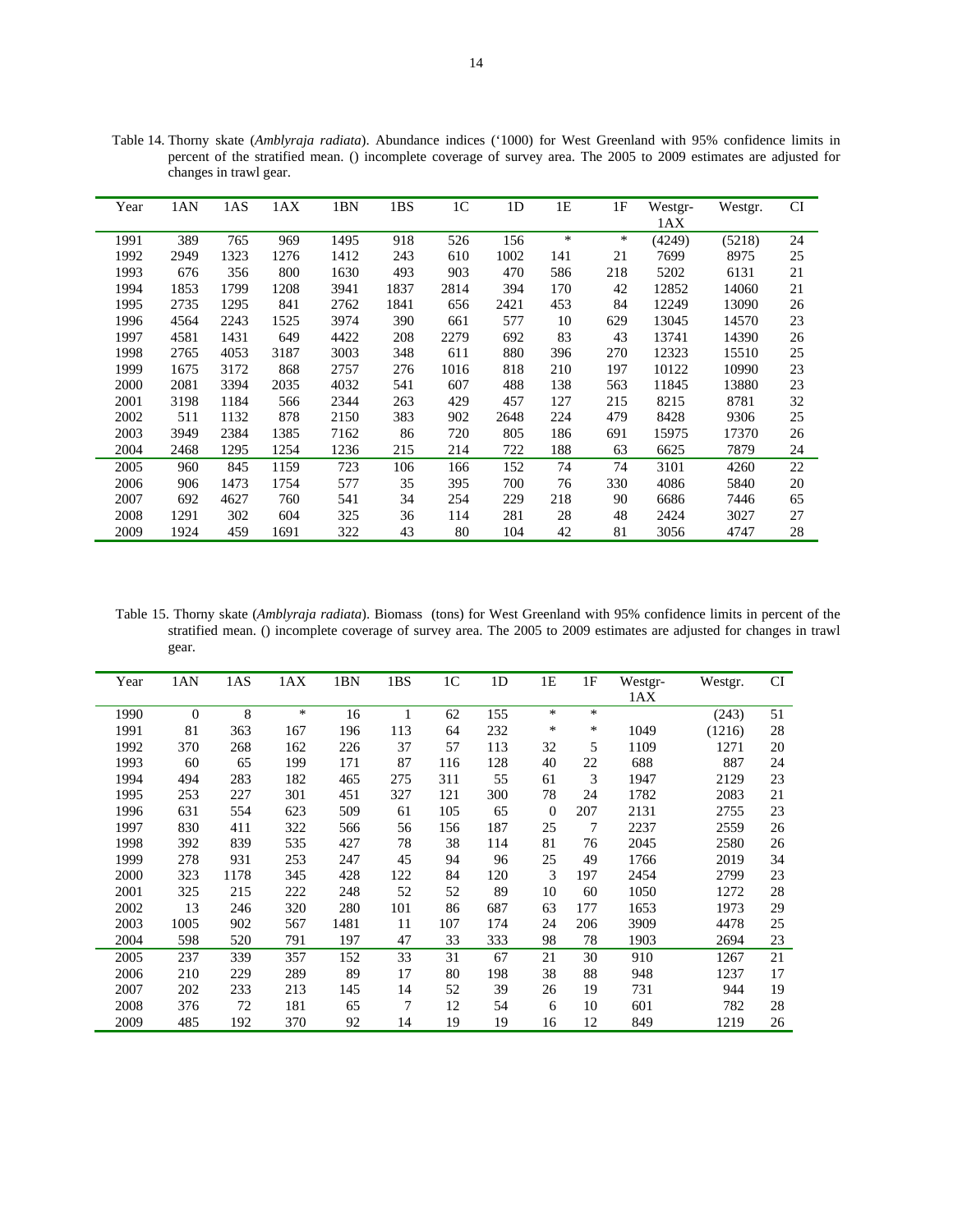

Fig. 1. Distribution of 2009-survey catches  $(kg/Km^2)$  of Greenland halibut (all hauls). The 200, 400 and 600 m depth contour lines are shown. The estimate is adjusted for changes in trawl gear.



Fig. 2. Distribution of 2009-survey catches (Numbers/ Km<sup>2</sup>) of Greenland halibut (all hauls). The 200, 400 and 600 m depth contour lines are shown. The estimate is adjusted for changes in trawl gear.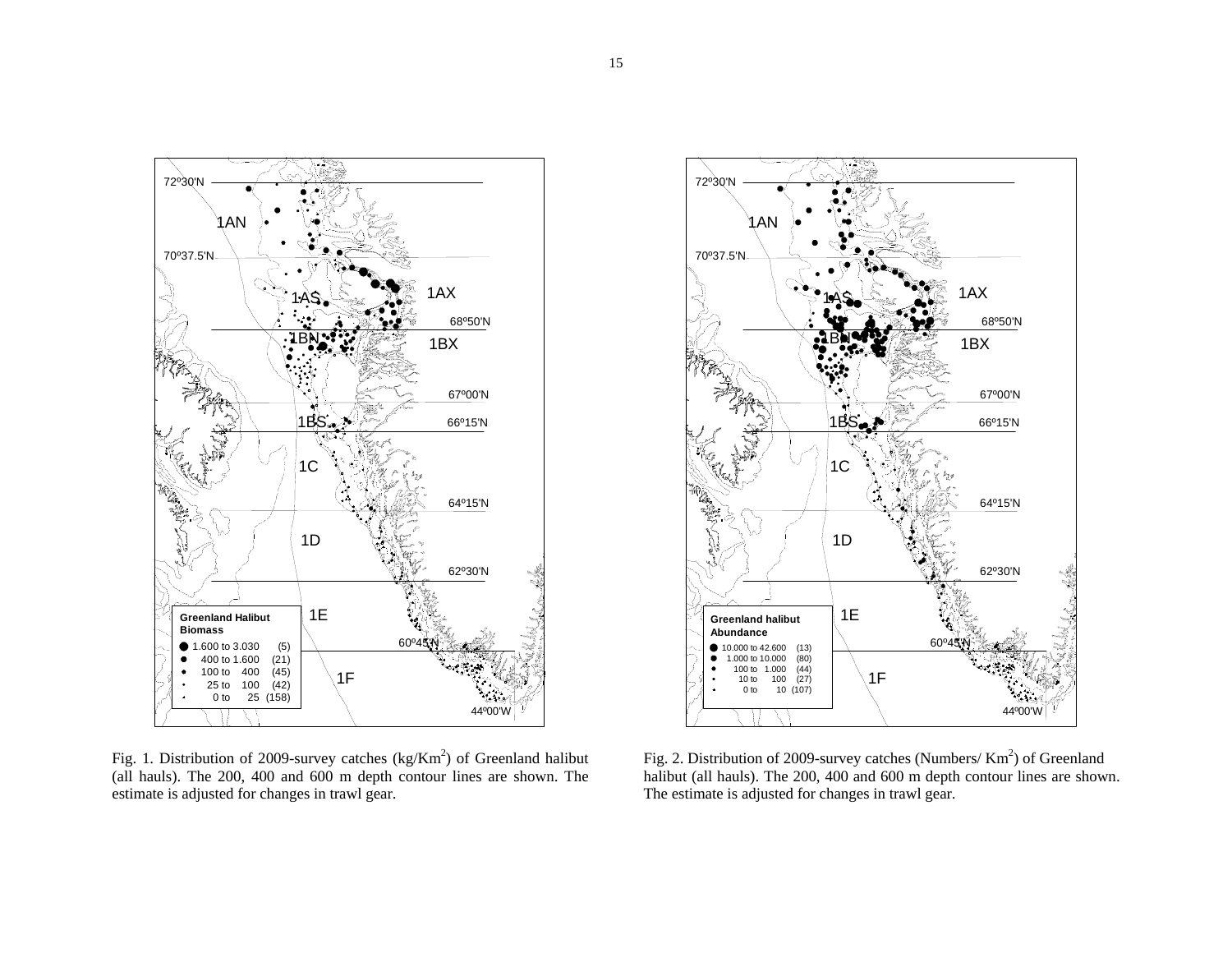

Fig 3. Greenland halibut biomass and biomass by division.



Fig 4. Greenland halibut abundance and abundance by division.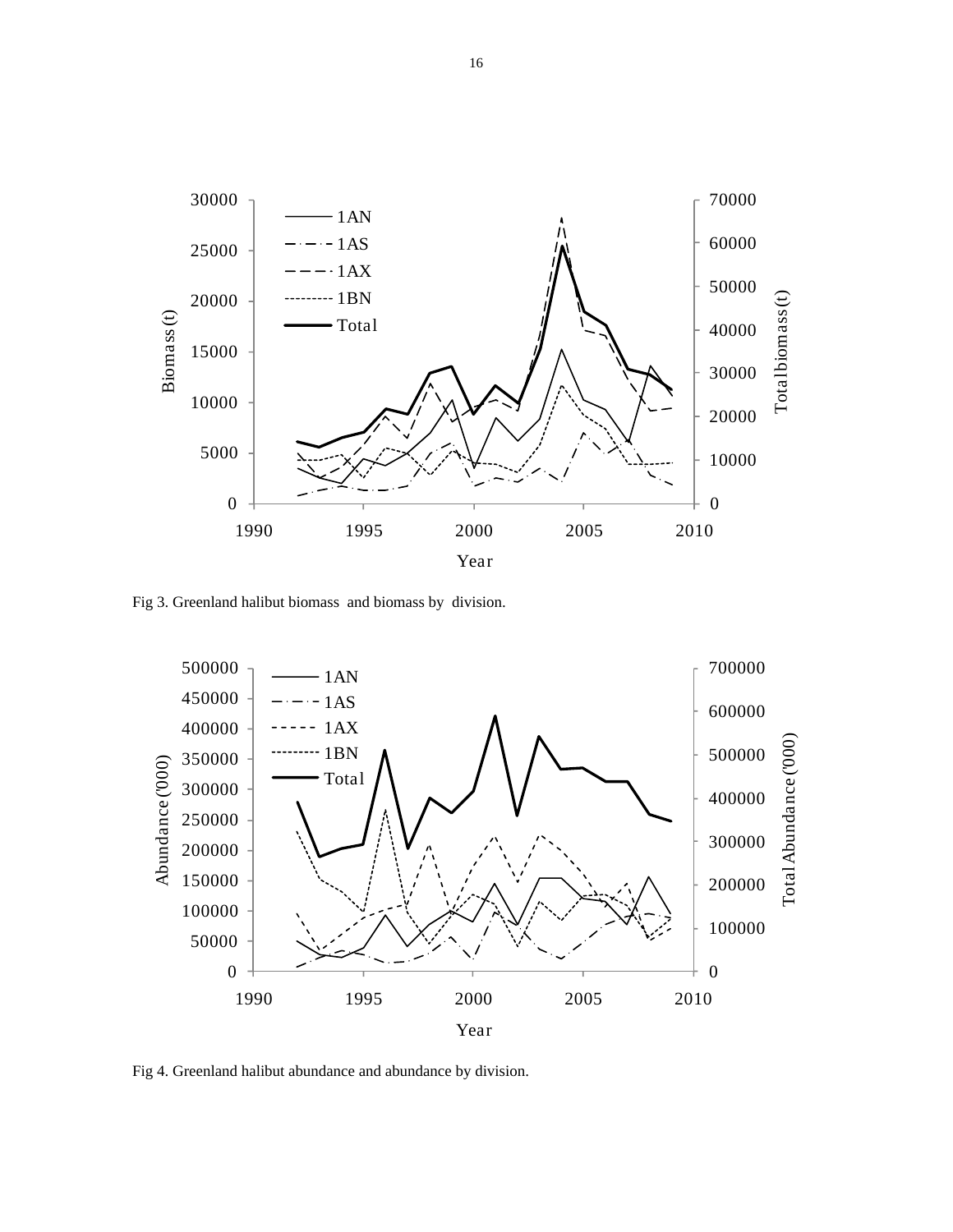

Fig. 5. Greenland halibut (*Reinhardtius hippoglossoides*). Length frequencies for West Greenland, 1992-2000.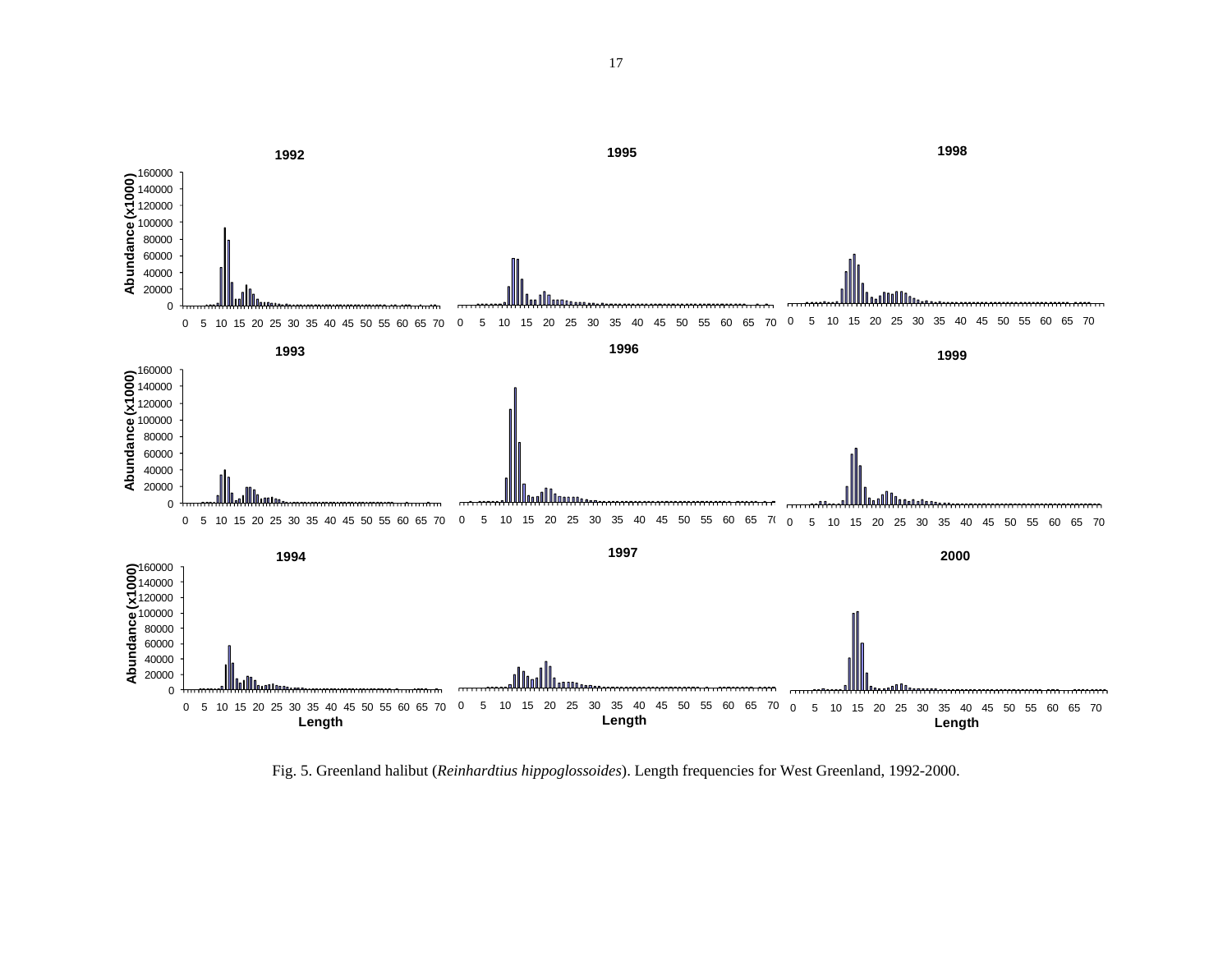

Fig. 5 cont. Greenland halibut (*Reinhardtius hippoglossoides).* Length frequencies for West Greenland, 2001-2009. The 2005 to 2009 estimates are adjusted for changes in trawl gear.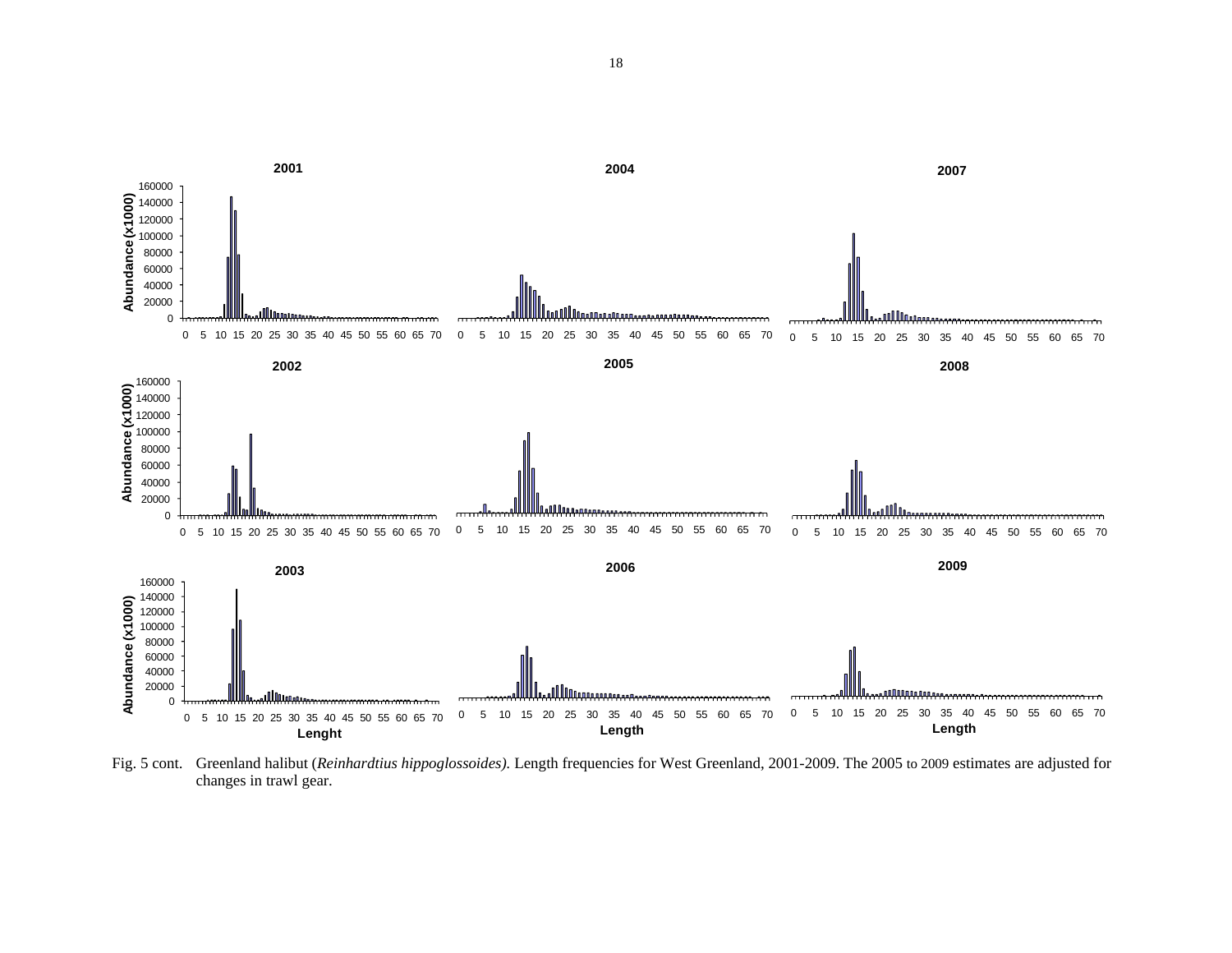

Fig. 6. Catch in number per hour of Greenland halibut at age 1, 2 and 3+ in the offshore nursery area (1AS-1B). The estimates from the 2005 – 2009 surveys are adjusted for changes in trawl gear.



Fig.7. Catch in number per hour of Greenland halibut at age 1, 2 and 3+ in the in the inshore Disko Bay. The estimates from the 2005 – 2009 surveys are adjusted for changes in trawl gear.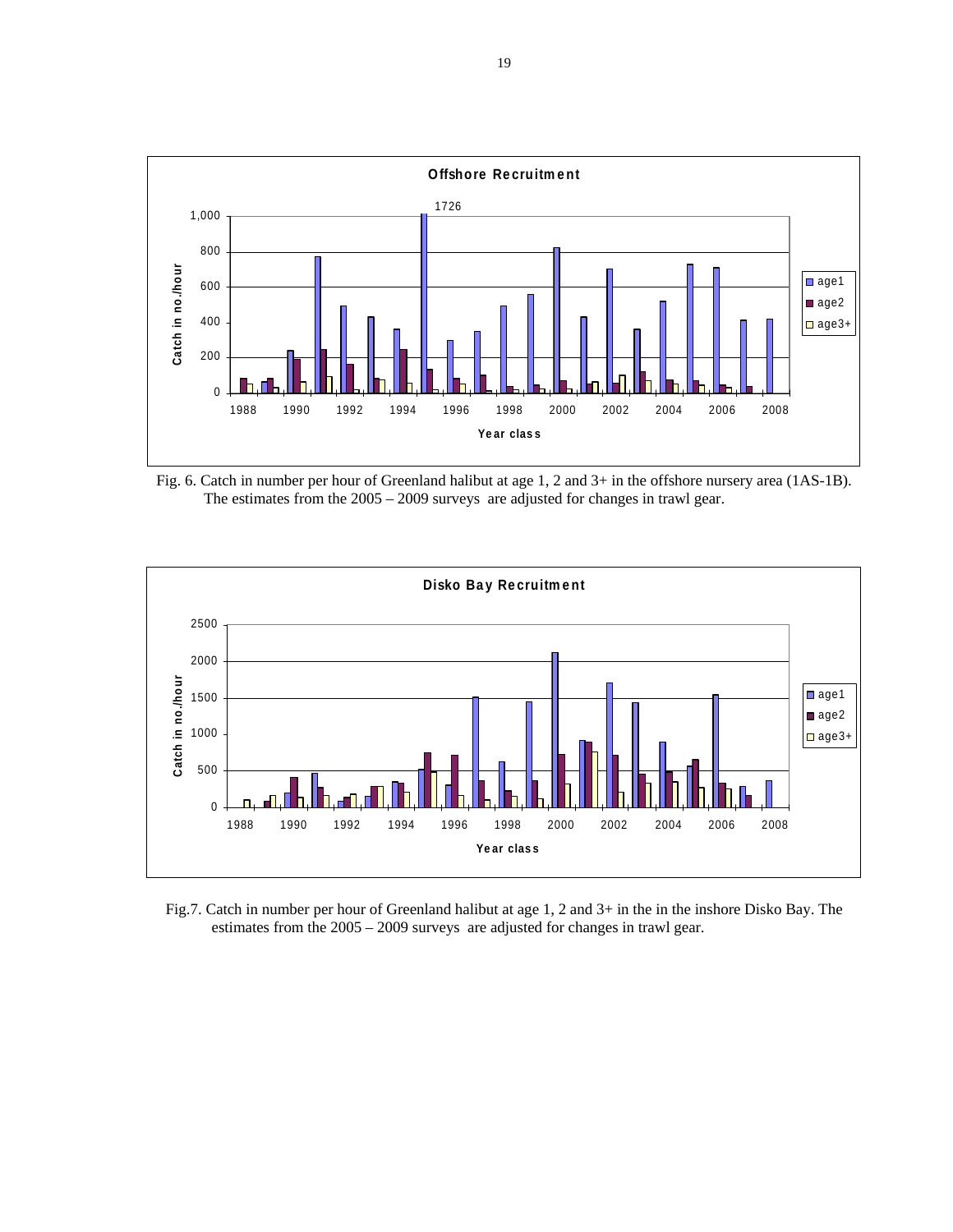

Fig 8. Age distribution of Greenland halibut from stations > 600 m.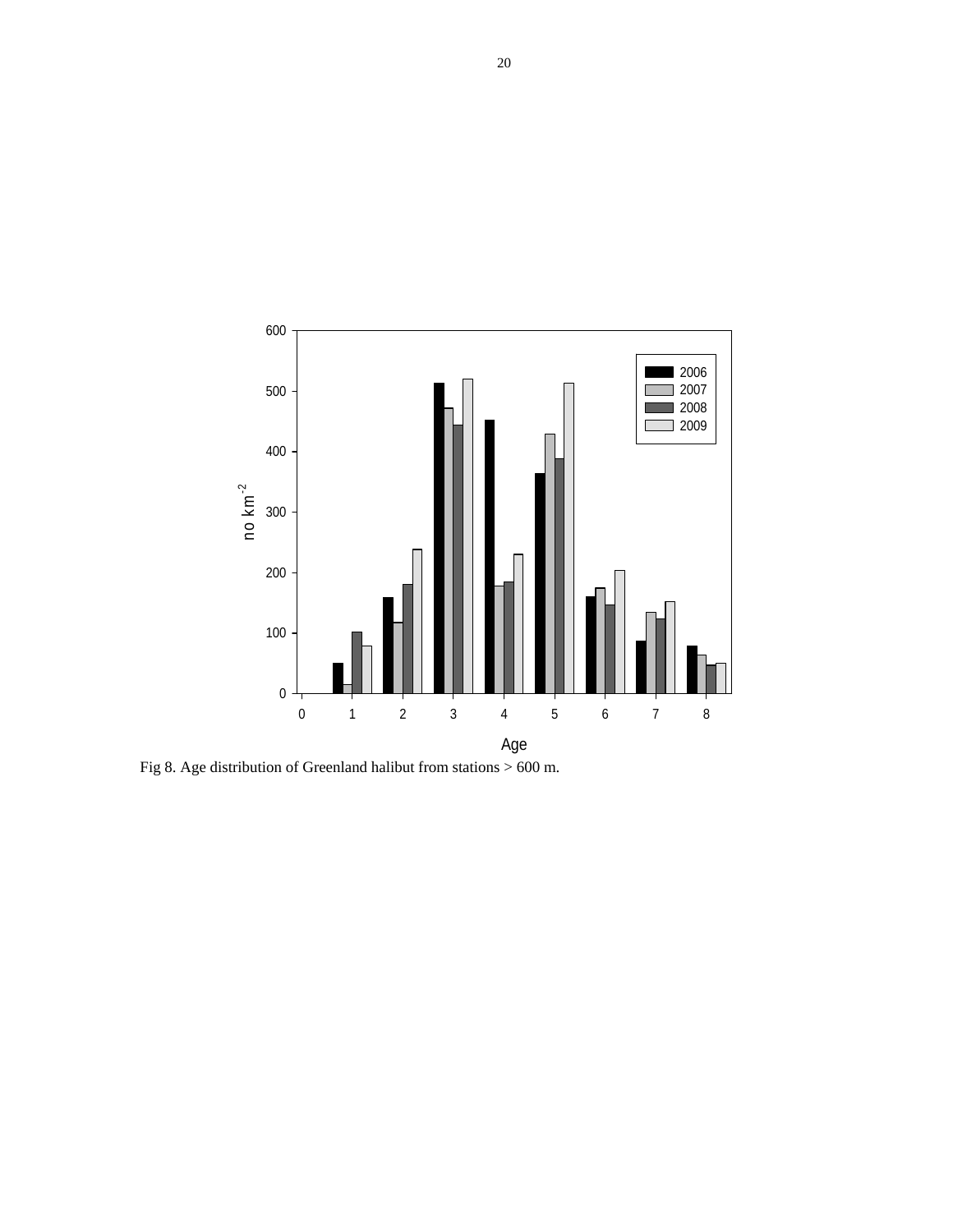

Fig. 9.Distribution of 2009-survey catches (kg/km<sup>2</sup>) of redfish sp. (all hauls). The 200, 400 and 600 m depth contour lines are shown. The estimate is adjusted for changes in trawl gear.



Fig. 10. Distribution of 2009-survey catches (number/ $Km<sup>2</sup>$ ) of redfish sp. (all hauls). The 200, 400 and 600 m depth contour lines are shown. The estimate is adjusted for changes in trawl gear.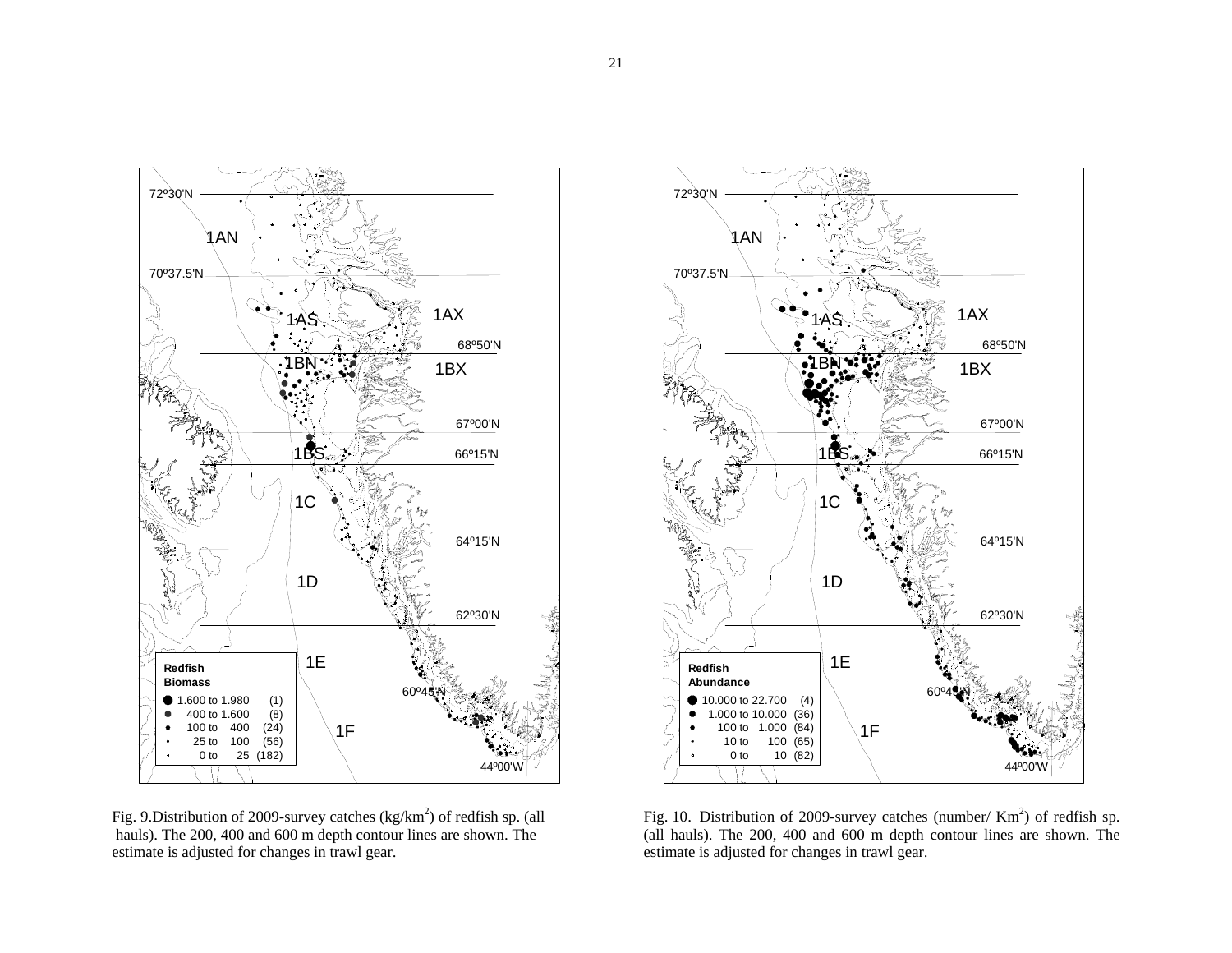

Fig. 11. Redfish (*Sebastes sp.*). Length frequencies for West Greenland, 1992-2000. From 1998 the scale has changed.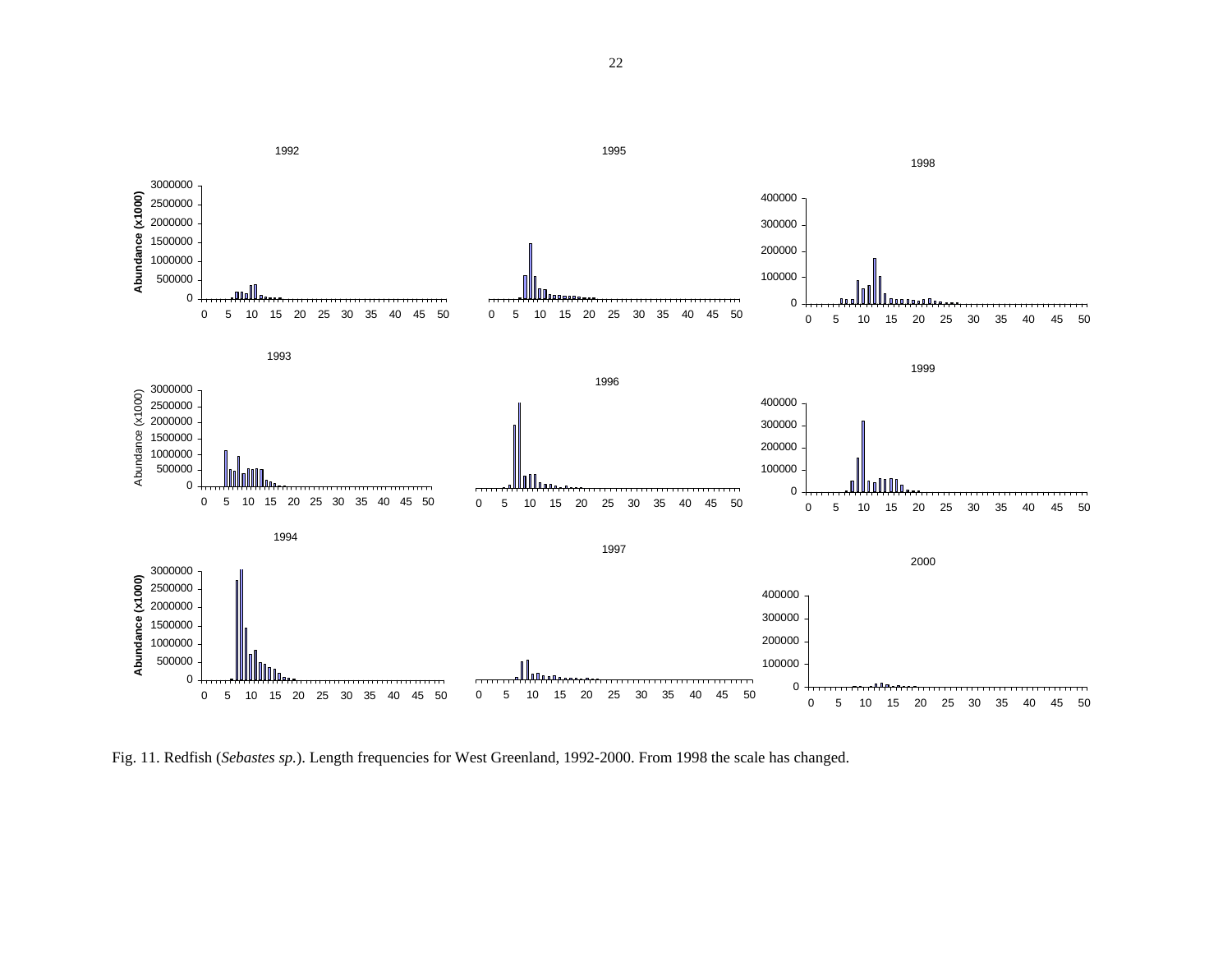

 Fig. 11 cont. Redfish (*Sebastes sp.*). Length frequencies for West Greenland, 2001-2009. Notice that the scale has changed compared to the years 1992- 1997. The estimate from the 2005 to 2009 survey is adjusted for changes in trawl gear.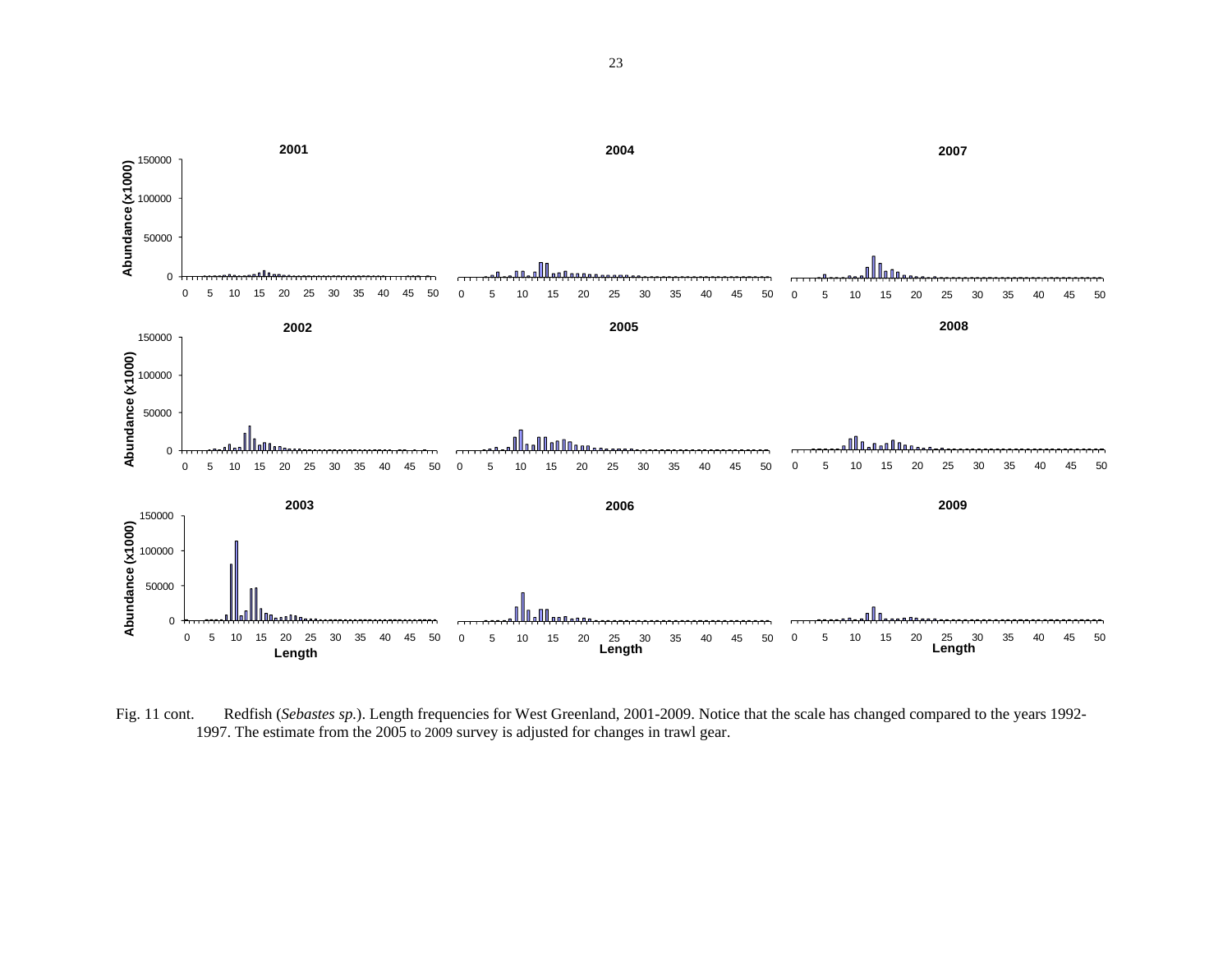

Fig. 12. American place (*Hippoglossoides platessoides*). Length frequencies, 1992-2000.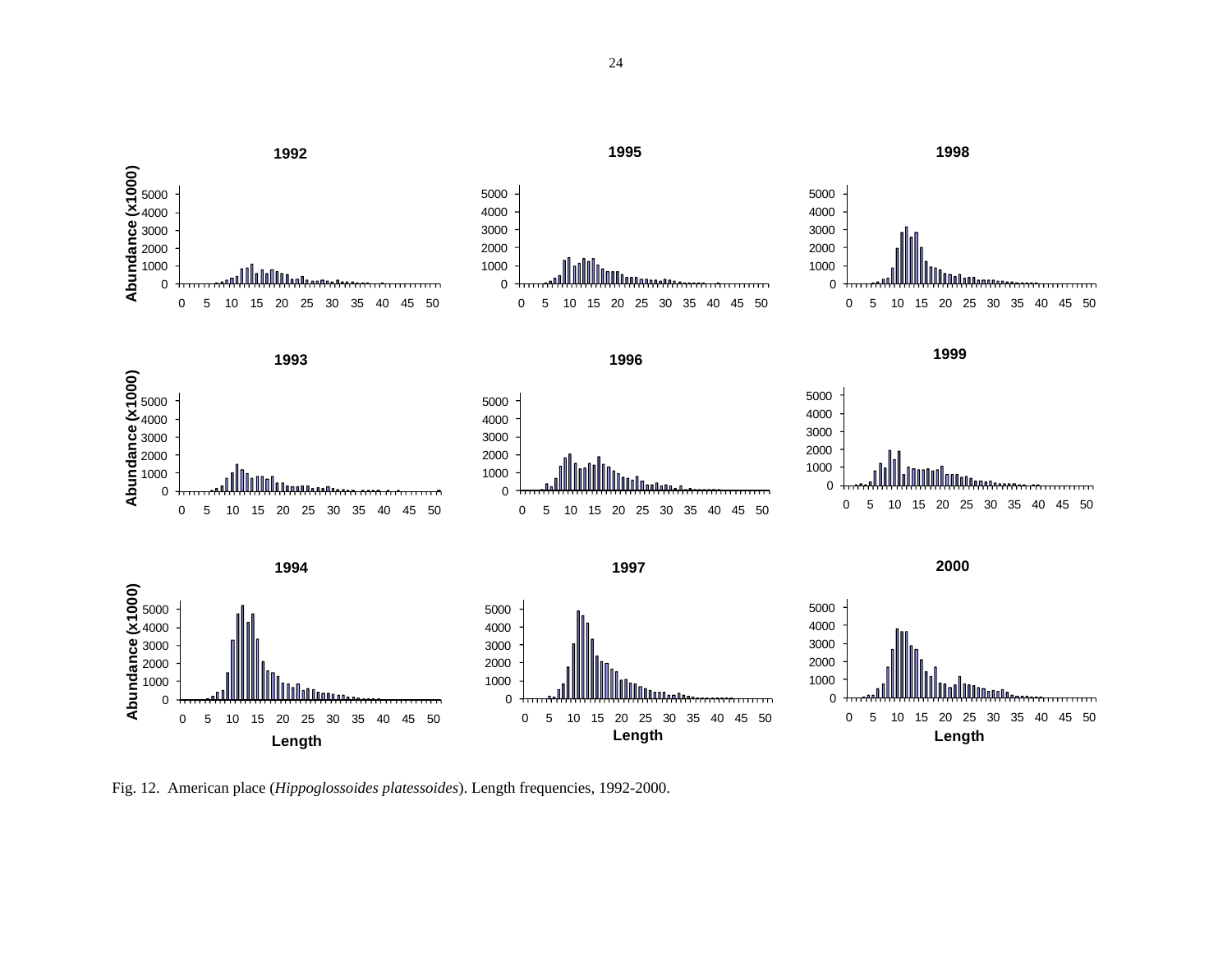

Fig. 12 cont. American plaice (*Hippoglossoides platessoides*). Length frequencies, 2001-2009. The estimate from 2005 to 2009 is adjusted for changes in trawl gear.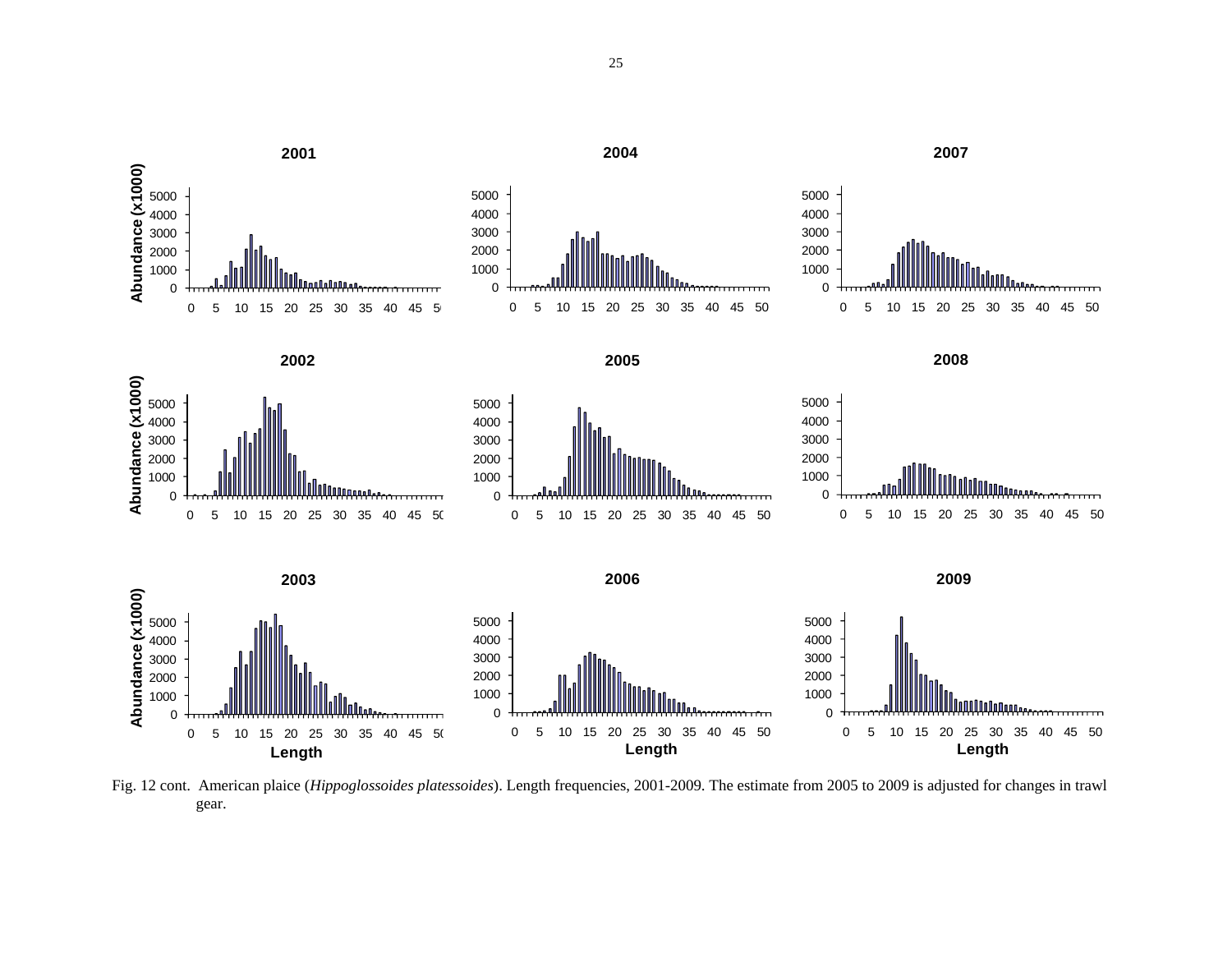

Fig. 13. Atlantic wolfish (*Anarhichas lupus*). Length frequencies for West Greenland 1992-2000.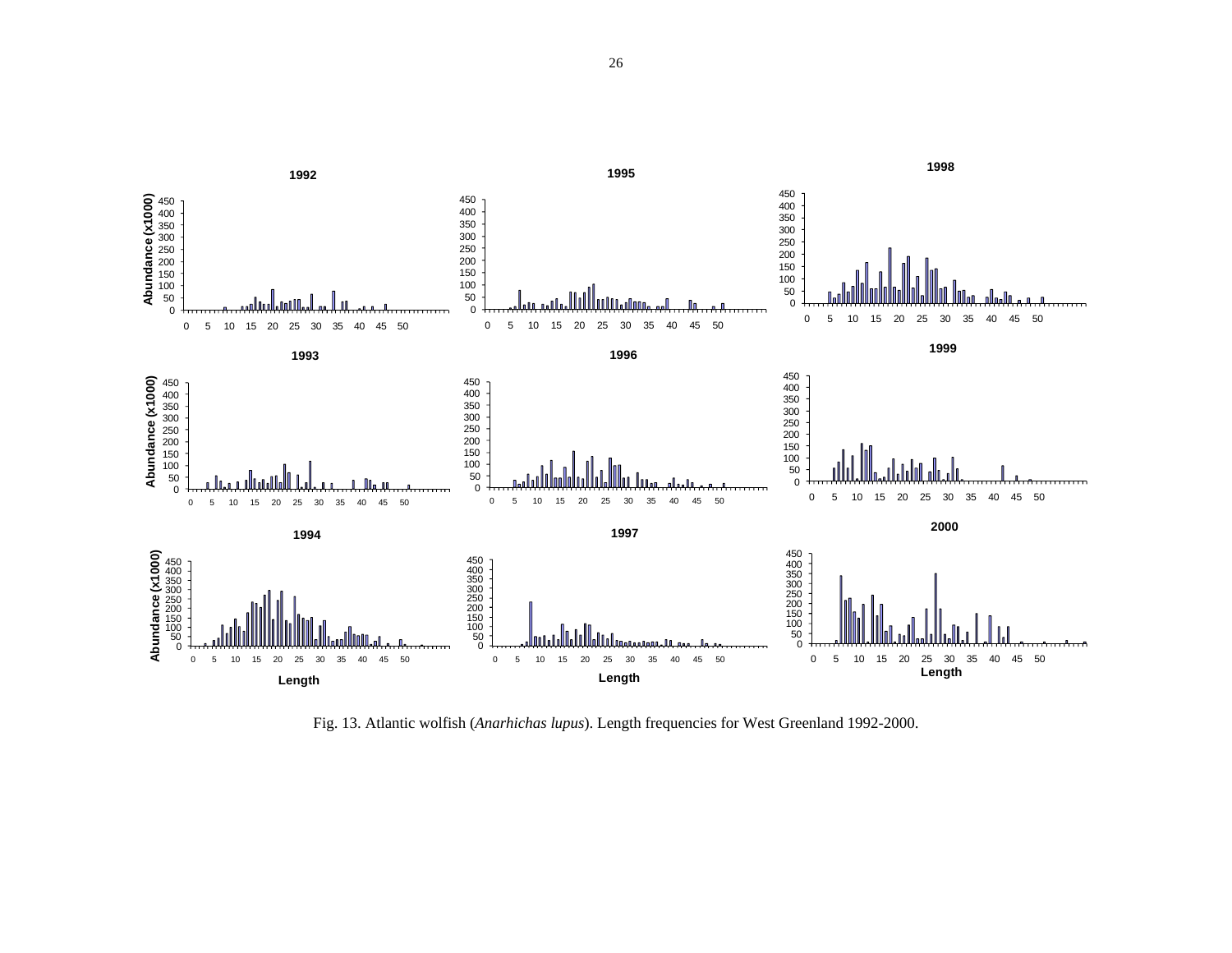

Fig. 13 cont. Atlantic wolfish (*Anarhichas lupus*). Length frequencies for West Greenland 2001-2009. Notice the scale has changed in 2003-2009. The estimate from 2005 to 2009 is adjusted for changes in trawl gear.